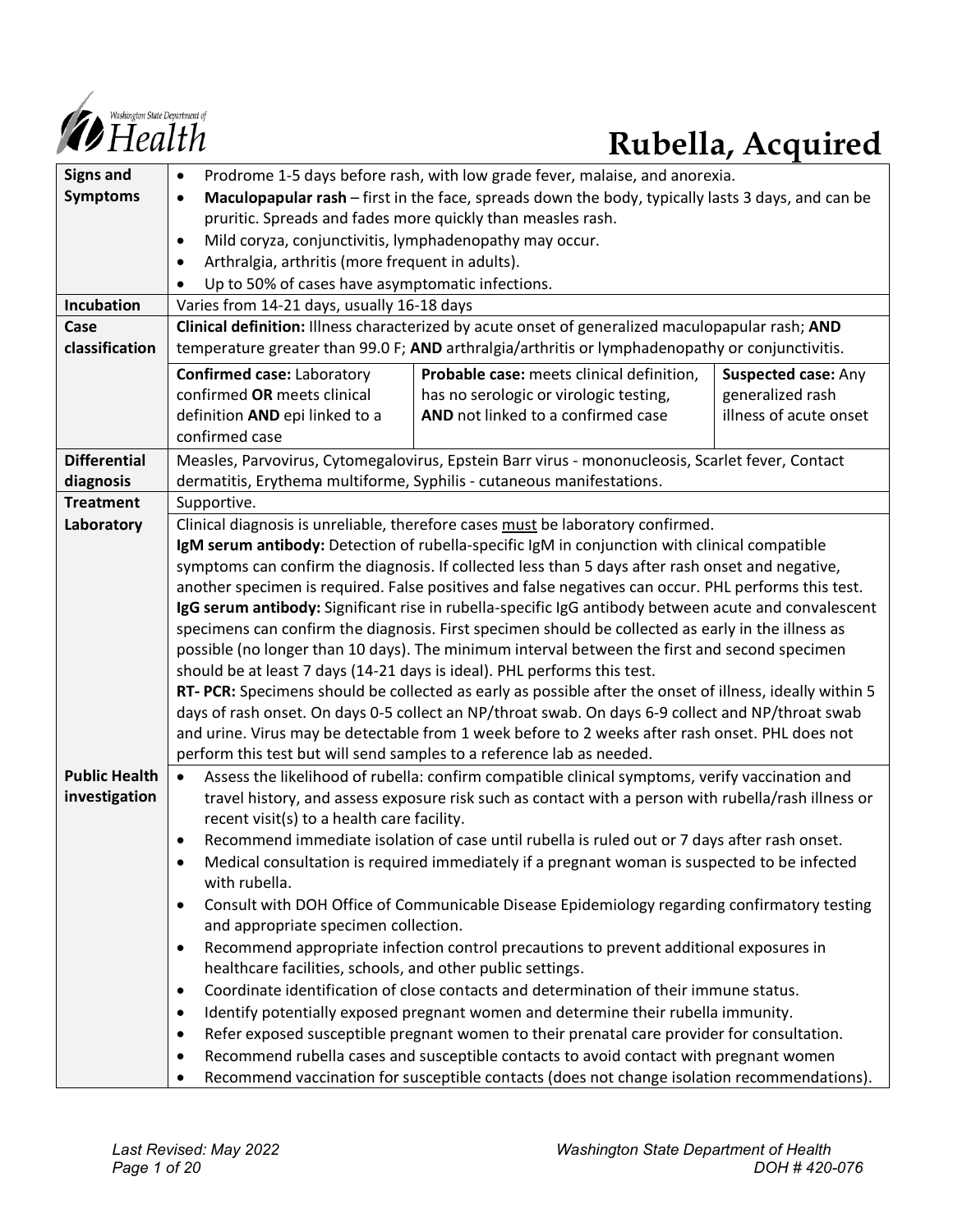

# *Congenital Rubella Syndrome (CRS)*

| <b>Signs and</b>               | Severity of symptoms and signs depends on the period of gestation at which the infection occurs                                                                                                            |           |                                           |                        |
|--------------------------------|------------------------------------------------------------------------------------------------------------------------------------------------------------------------------------------------------------|-----------|-------------------------------------------|------------------------|
| <b>Symptoms</b>                | and are grouped in two categories for clinical case definition purposes:<br>b) • Central nervous system defects: microcephaly,                                                                             |           |                                           |                        |
|                                | a) • Eye defects: cataracts,<br>microphthalmia, glaucoma, retinopathy                                                                                                                                      |           | developmental delay                       |                        |
|                                | · Cardiac defects: patent ductus                                                                                                                                                                           |           | • Hepatosplenomegaly, thrombocytopenic    |                        |
|                                | arteriosus, peripheral pulmonary artery                                                                                                                                                                    |           | purpura, jaundice, meningoencephalitis    |                        |
|                                | stenosis                                                                                                                                                                                                   |           | • Radiolucent bone disease                |                        |
|                                | • Sensorial deafness                                                                                                                                                                                       |           |                                           |                        |
| <b>Incubation</b>              | Infection occurs in utero. Infection rate highest during first trimester of pregnancy. Defects can be                                                                                                      |           |                                           |                        |
|                                | evident at birth, or not be apparent until later in life, especially deafness and developmental delay.                                                                                                     |           |                                           |                        |
| Case<br>classification         | Clinical definition: An illness, usually manifesting in infancy and characterized by signs or symptoms<br>described previously in categories a and b.                                                      |           |                                           |                        |
|                                | <b>Confirmed case: A clinically</b>                                                                                                                                                                        |           | Probable case: A case that is not         | <b>Suspected case:</b> |
|                                | consistent case that is                                                                                                                                                                                    |           | laboratory confirmed, and that has any    | Some compatible        |
|                                | laboratory confirmed                                                                                                                                                                                       |           | two complications listed in category a    | clinical findings,     |
|                                | Infection only: Laboratory                                                                                                                                                                                 | <b>OR</b> |                                           | does not meet          |
|                                | evidence of infection without                                                                                                                                                                              |           | one complication listed in category a and | criteria for probable  |
|                                | any clinical symptoms or signs                                                                                                                                                                             |           | one complication listed in category b     | case                   |
| <b>Differential</b>            | Other causes of congenital defects: cytomegalovirus, toxoplasmosis, herpes simplex, varicella                                                                                                              |           |                                           |                        |
| diagnosis                      | zoster, syphilis, parvovirus, human immunodeficiency virus, enteroviruses. Non-infectious neonatal                                                                                                         |           |                                           |                        |
|                                | conditions: neonatal hyperthyroidism, tuberous sclerosis, incontinentia pigmenti, Aicardi syndrome,                                                                                                        |           |                                           |                        |
|                                | hereditary congenital cataract with hypertrophic cardiomyopathy. (See Appendix C.)                                                                                                                         |           |                                           |                        |
| <b>Treatment</b><br>Laboratory | Supportive.<br>Clinical diagnosis is unreliable, therefore cases must be laboratory confirmed.                                                                                                             |           |                                           |                        |
|                                |                                                                                                                                                                                                            |           |                                           |                        |
|                                | IgM antibody: Detection of rubella-specific IgM can confirm the diagnosis. If collected at less than 1<br>month of age and negative, another specimen is required. False positives and false negatives can |           |                                           |                        |
|                                | occur. PHL performs this test.                                                                                                                                                                             |           |                                           |                        |
|                                | IgG antibody: Congenital rubella can be diagnosed by rubella-specific IgG antibody levels that                                                                                                             |           |                                           |                        |
|                                | persist at a high level and for a longer period than expected from passive transfer of maternal                                                                                                            |           |                                           |                        |
|                                | antibody. PHL performs this test.                                                                                                                                                                          |           |                                           |                        |
|                                | RT- PCR/Virus isolation: Virus can be detected from nasal and throat secretions, blood, urine, and                                                                                                         |           |                                           |                        |
|                                | cerebrospinal fluid for a year or longer. Viral isolation should always be attempted. PHL does not<br>perform this test but will send samples to a reference lab as needed.                                |           |                                           |                        |
| <b>Public Health</b>           | Assess the likelihood of CRS: confirm compatible clinical signs and symptoms in infant;<br>$\bullet$                                                                                                       |           |                                           |                        |
| investigation                  | determine maternal exposure and/or disease, and review maternal immunization history.                                                                                                                      |           |                                           |                        |
|                                | Consult with DOH Office of Communicable Disease Epidemiology to obtain confirmatory testing.<br>$\bullet$                                                                                                  |           |                                           |                        |
|                                | Coordinate appropriate laboratory specimen collection, transportation, and testing.<br>٠                                                                                                                   |           |                                           |                        |
|                                | Infants confirmed or suspected to have CRS should be cared for using contact precautions until<br>$\bullet$                                                                                                |           |                                           |                        |
|                                | one year of age or until 2 consecutive clinical specimens collected after the age of 3 months and                                                                                                          |           |                                           |                        |
|                                | one month apart are negative. Children should meet same criteria before attending child care                                                                                                               |           |                                           |                        |
|                                | centers. Addition of droplet precautions may be prudent (Section 6.A.1. of guideline.)                                                                                                                     |           |                                           |                        |
|                                | Coordinate identification of close contacts and determine their immune status.<br>٠                                                                                                                        |           |                                           |                        |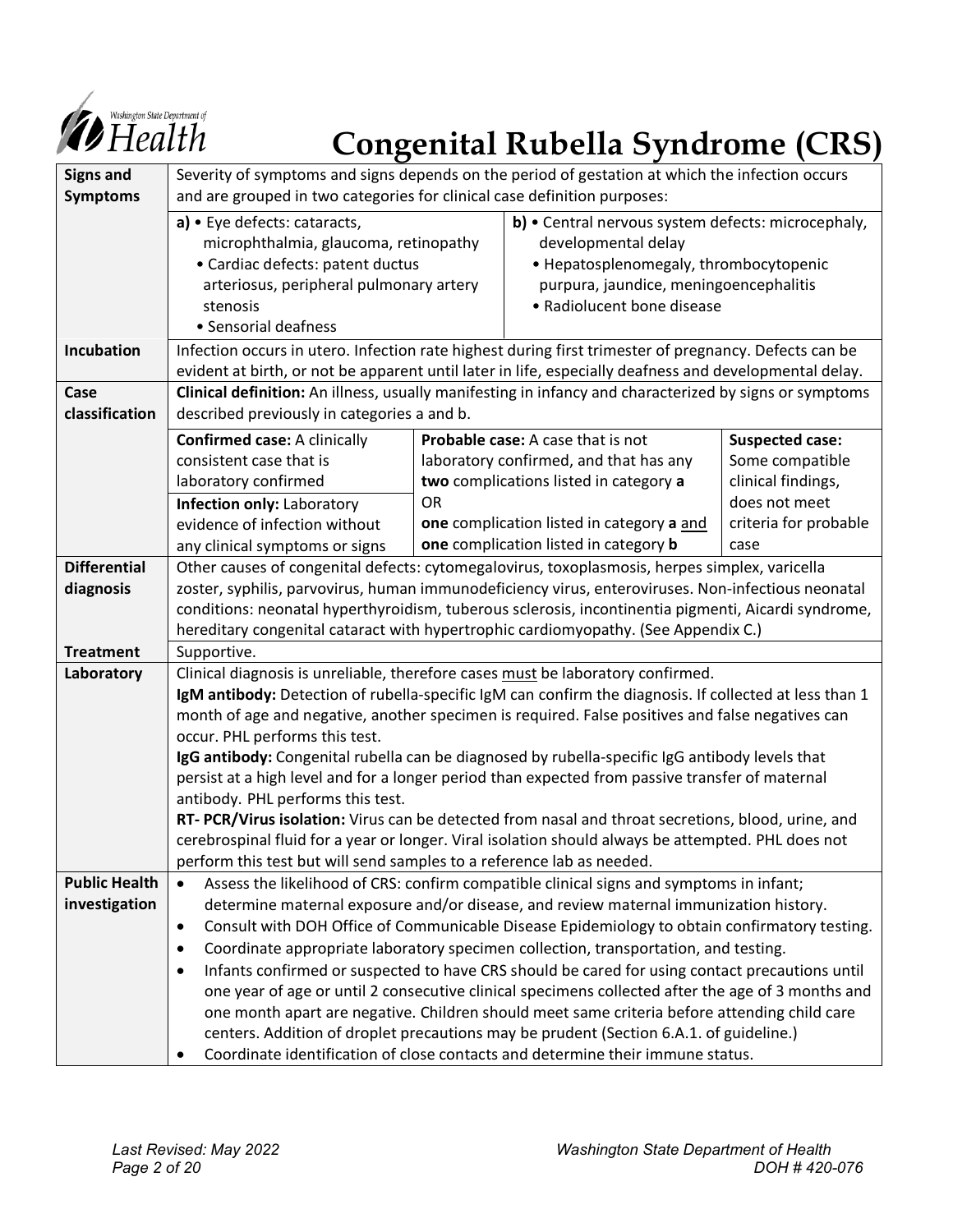# **Rubella (Acquired and Congenital)**

# **1. DISEASE REPORTING**

#### **A. Purpose of Reporting and Surveillance**

- 1. To prevent congenital rubella syndrome (CRS).
- 2. To assure that children with suspected CRS are tested to confirm or rule out the diagnosis in a timely manner in order to assure prompt treatment and prevent spread of the disease.
- 3. To assure that acquired rubella probable cases are tested to confirm or rule out the diagnosis. [Healthy People 2020](https://www.healthypeople.gov/2020/topics-objectives/topic/immunization-and-infectious-diseases/objectives) objectives include maintaining elimination\* of cases of U.S.-acquired rubella and CRS among children <1 year of age in the United States.
- 4. To identify exposed pregnant women in a timely manner, determine their susceptibility and infection status, and provide appropriate counseling about the risk of fetal infection.
- 5. To evaluate the effectiveness of disease prevention efforts such as immunization.

\*Th[e Healthy People 2020](https://www.healthypeople.gov/2020/topics-objectives/topic/immunization-and-infectious-diseases/objectives) goal to demonstrate maintenance of elimination is no CRS cases and 10 cases or less of acquired rubella annually in the United States.

#### **B. Legal Reporting Requirements**

- 1. Health care providers: **immediately notifiable to local health jurisdiction**
- 2. Health care facilities: **immediately notifiable to local health jurisdiction**
- 3. Laboratories: no reporting requirements
- 4. Local health jurisdictions: notifiable to the Washington State Department of Health (DOH) Office of Communicable Disease Epidemiology (CDE) within 7 days of case investigation completion or summary information required within 21 days

#### **C. Local Health Jurisdiction Investigation Responsibilities**

- 1. Begin an investigation on the day of notification.
- 2. Facilitate transport of specimens to Washington State Public Health Laboratories (PHL) to confirm the diagnosis.
- 3. Isolate the case until 7 days after the rash onset (unless the diagnosis is ruled out).
- 4. Identify contacts of the case and sites of potential transmission during the period of communicability.
- 5. Make appropriate recommendations to susceptible contacts, particularly pregnant women (see Section 6).
- 6. Enhance surveillance for additional cases.
- 7. Contact CDE immediately regarding all reports of suspected acquired rubella or CRS for assistance with confirmation of diagnosis. Complete the rubella investigation form [\(https://www.doh.wa.gov/Portals/1/Documents/5100/210-074-ReportForm-Rubella.pdf\)](https://www.doh.wa.gov/Portals/1/Documents/5100/210-074-ReportForm-Rubella.pdf) and enter the data into the Washington Data Reporting System (WDRS).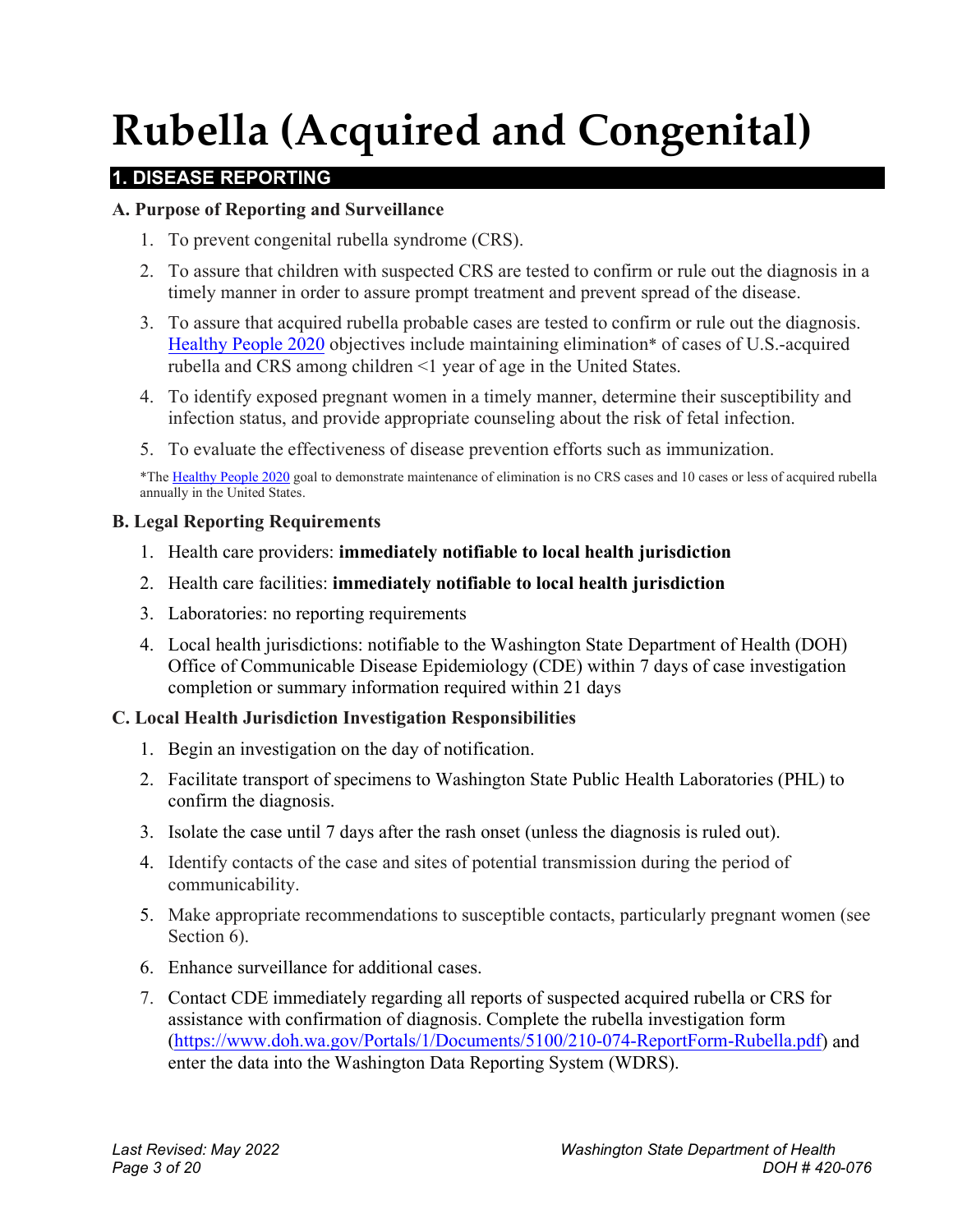## **2. THE DISEASE AND ITS EPIDEMIOLOGY**

#### **A. Etiologic Agent**

Rubella virus, an RNA-coded Rubivirus in the Togaviridae family. (Rubella has sometimes been called "German measles" or "three-day measles" but is unrelated to measles.)

#### **B. Description of Illness**

#### **1. Acquired Rubella in Children and Adults**

Up to 50% of persons with rubella have either subclinical infections or mild symptoms without a rash. Those with symptoms usually experience a mild febrile rash illness. Young children generally have little or no prodrome, while adolescents and adults often report 1–5 days of low grade fever, malaise, and anorexia. Mild coryza and conjunctivitis may also occur. Lymphadenopathy (usually suboccipital, postauricular, and posterior cervical) is a major clinical manifestation and may last several weeks. Fever rarely persists beyond the first day of rash.

The maculopapular rash appears first on the face and spreads down the body. Lesions are pink and rarely coalesce. The rash of acquired rubella typically lasts 3 days and is occasionally pruritic, spreading and fading more quickly than the rash caused by measles.

Arthralgia and arthritis occur frequently in adults. Up to 70% of adult females with infections experience rubella joint symptoms which appear about the same time as the rash and may persist for up to one month. Fingers, wrists, and knees are most commonly affected.

Complications are rare, occurring more often in adults. They can include encephalitis, neuritis, orchitis, and thrombocytopenia. Hemorrhagic manifestations can occur and are usually secondary to low platelets and vascular damage. Thrombocytopenic purpura is the most common of these, and this manifestation is seen more often in children than adults.

Differential diagnoses for acquired rubella include, but are not limited to, measles, parvovirus, cytomegalovirus, Epstein Barr virus - mononucleosis, scarlet fever, contact dermatitis, erythema multiforme, and cutaneous manifestations of syphilis.

#### **2. Congenital Rubella Syndrome (CRS)**

The importance of rubella derives not from acquired disease, which is usually mild, but from the potentially devastating effects on the fetus that can occur when a pregnant woman is infected with rubella, especially if the infection occurs early in pregnancy.

Rubella virus can be transmitted vertically from mother to fetus, causing the spectrum of congenital anomalies that define CRS. The main objective of vaccination programs is to prevent congenital rubella.

CRS is a constellation of problems in the newborn that can include any of the following: low birth weight, eye defects (cataracts, microphthalmia, glaucoma, retinopathy), sensorineural deafness, cardiac defects (patent ductus arteriosus, peripheral pulmonary artery stenosis), central nervous system defects (microcephaly, mental retardation), thrombocytopenic purpura, hepatosplenomegaly, and bone lesions.

Deafness is the most common birth defect associated with CRS, and is sometimes the only manifestation. In mild forms of CRS, there may be no apparent clinical manifestations at birth, but the onset of CRS-related symptoms can be delayed until 2–4 years of age.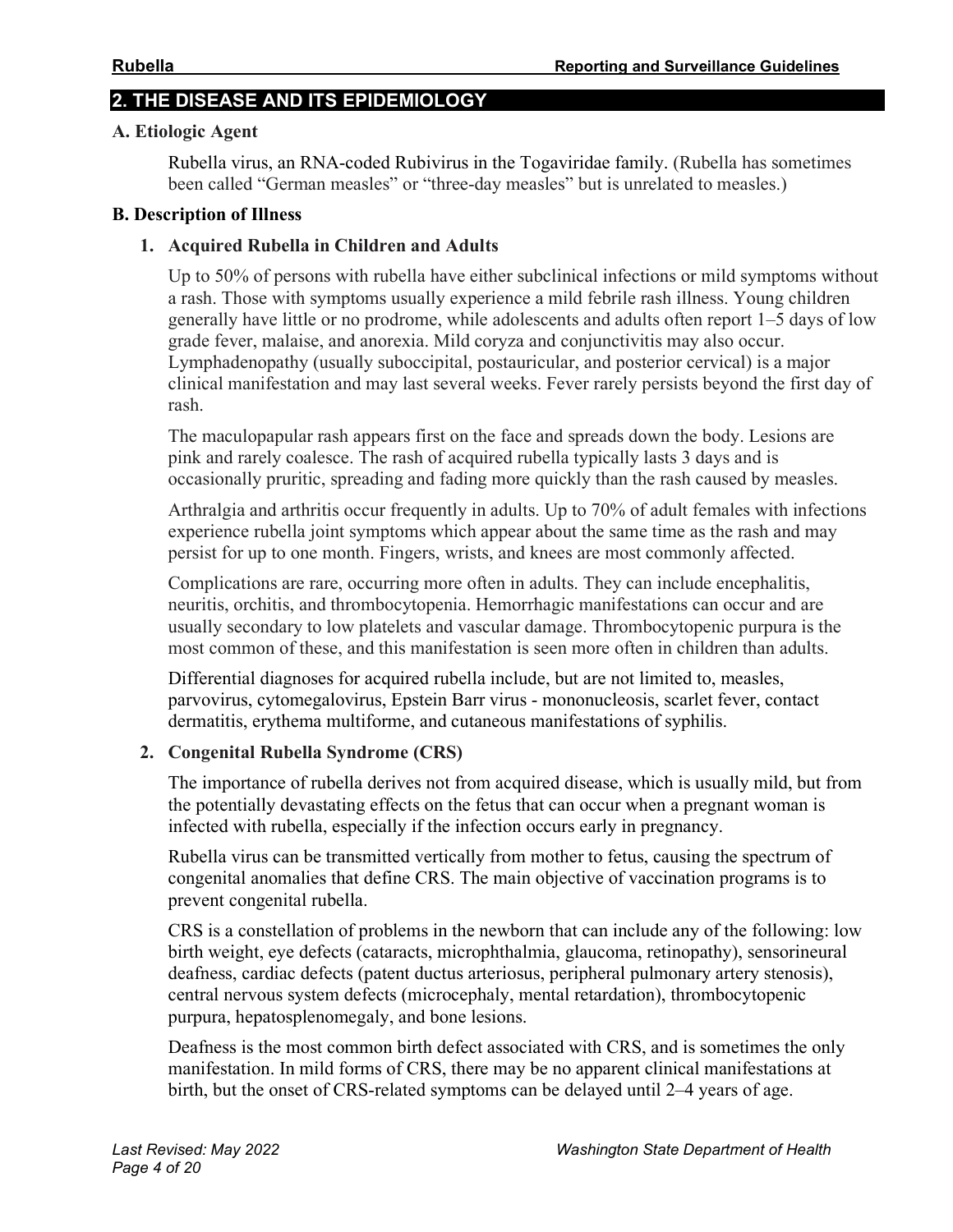Fetal infection can occur at any time during pregnancy, but not every infant born to a woman that has acquired rubella during pregnancy will become infected. The likelihood of fetal infection is highest during the first trimester. Studies of women with clinical rubella during the first trimester that had abortions have found 40-90% of fetuses to be infected\*\*. When the fetus is infected the severity of effects on fetal development depends on the period of gestation at which the infection occurs. A fetus infected early in pregnancy has a high probability of developing CRS. In fetuses infected with rubella during the first 12 weeks (first trimester) of pregnancy, CRS-associated congenital defects can occur in up to 85%. The likelihood of congenital defects decreases when fetal infection occurs later in the gestational period, dropping to 35% after fetal infection has occurred during weeks 13-16 of gestation. Another study found no observable defects in 2 year-old children where maternal infection with rubella had occurred during pregnancy, but after 20 weeks of gestation\*\*.

Differential diagnoses for CRS include, but are not limited to, other infections causing congenital defects (e.g. cytomegalovirus, toxoplasmosis, herpes simplex, varicella zoster) and non-infectious neonatal conditions (e.g. tuberous sclerosis, incontinentia pigmenti, Aicardi syndrome.) See Appendix C. for an in depth list.

\*\*Reef SE, Plotkin SA. Chapter 29: Rubella. In: Wilson CB, Nizet V, Maldonado YA, Remington JS, and Klein JO, eds. *Remington and Klein's Infectious Diseases of the Fetus and Newborn Infant*. 8th ed. Philadelphia, PA: Elsevier/Saunders, 2016:894-932.

#### **C. Rubella in Washington**

Six cases of acquired rubella have been reported to the Department of Health during the last 10 years. All of those cases were import-associated, the most recent reported in 2013. In 2000, an infant with CRS was born in WA to a mother who acquired rubella outside the United States.

| Year | County           | -<br>Age/Sex            | Where exposed                 | Genotype      |
|------|------------------|-------------------------|-------------------------------|---------------|
| 2005 | King             | Adult male              | Jordan                        | Not available |
| 2008 | Foreign National | Female exchange student | China                         | 1E            |
| 2010 | King             | Adult male              | Vietnam                       | Not available |
| 2011 | King             | Adult female            | India                         | 2В            |
| 2011 | King             | Adult male              | House guest with rubella      | 2Β            |
| 2013 | King             | Infant male             | Travel to India without ACIP- | Not available |
|      |                  |                         | recommended vaccination       |               |

**Table 1. Confirmed Rubella cases in Washington State 2005-2015** 

#### **D. Reservoir**

Humans. The peak incidence in endemic countries occurs during late winter and early spring.

#### **E. Modes of Transmission**

Acquired rubella is transmitted person-to-person by direct or droplet contact with infectious nasopharyngeal secretions. CRS is transmitted vertically from an infected pregnant woman to her fetus.

#### **F. Incubation Period**

The incubation period for acquired rubella ranges from 12–23 days (typically 16–18 days).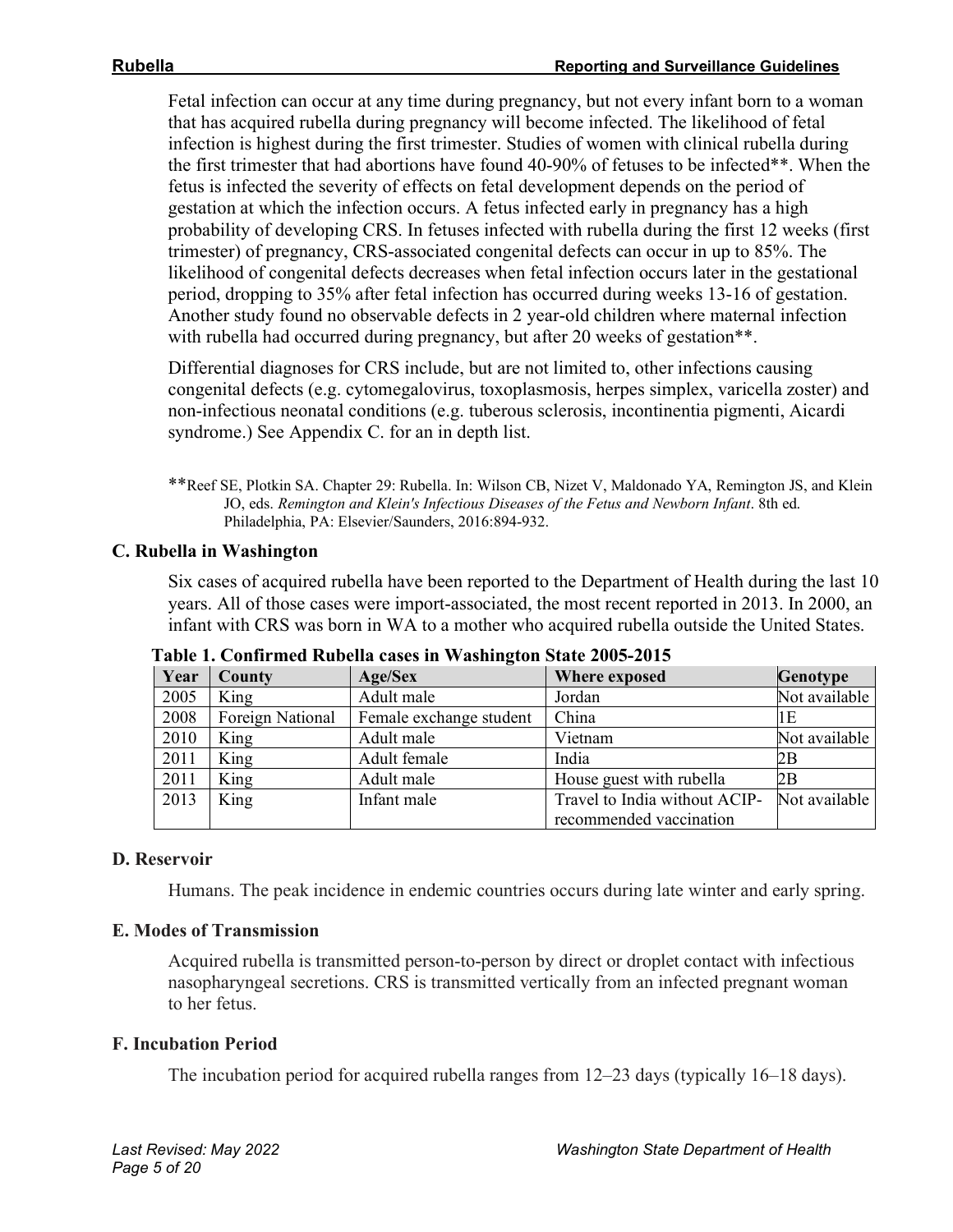#### **G. Period of Communicability**

- 1. Virus is typically secreted in nasopharyngeal secretions of persons with acquired rubella from about 7 days before until 7 days after rash onset. Cases are most contagious when the rash is erupting. Persons who are asymptomatic are communicable but the period of communicability is difficult to define.
- 2. Infants with CRS can shed the virus in the nasopharyngeal secretions and urine for a year or longer. Rubella virus has been recovered from the lenses of children with CRS and congenital cataracts for several years after birth.

#### **H. Treatment**

Treatment is supportive.

#### **3. CASE DEFINITIONS**

#### **A. Acquired Rubella**

- **1. Clinical Case Definition**: An illness that has all the following characteristics:
	- Acute onset of generalized maculopapular rash
	- Temperature greater than 99.0° F (greater than  $37.2$ °C), if measured
	- Arthralgia/arthritis, lymphadenopathy, or conjunctivitis

#### **2. Laboratory Criteria for Diagnosis**

- Isolation of rubella virus from a clinical specimen, or
- Detection of rubella virus-specific nucleic acid by polymerase chain reaction, or
- IgG Seroconversion: Significant rise in serum rubella immunoglobulin G antibody level between acute- and convalescent-phase specimens, by any standard serologic assay (not explained by MMR vaccination in the previous 6-45 days), or
- Positive serologic test for rubella immunoglobulin M (IgM) antibody

#### **3. Case Definition (2013)**

*Suspected*: any generalized rash illness of acute onset that does not meet the criteria for probable or confirmed rubella or any other illness.

*Probable*: a case that meets the clinical case definition, has no or noncontributory serologic/virologic testing, and is not epidemiologically linked to a laboratory-confirmed case.

*Confirmed*: a case that is laboratory confirmed (with or without symptoms) or that meets the clinical case definition and is epidemiologically linked to a laboratory-confirmed case

#### **4. Comments:**

- Only confirmed cases are reported to CDC.
- False positive serum rubella IgM test results have been reported in persons with other viral infections (e.g., acute infection with Epstein-Barr virus [infectious mononucleosis], recent cytomegalovirus infection, and parvovirus infection) or in the presence of rheumatoid factor.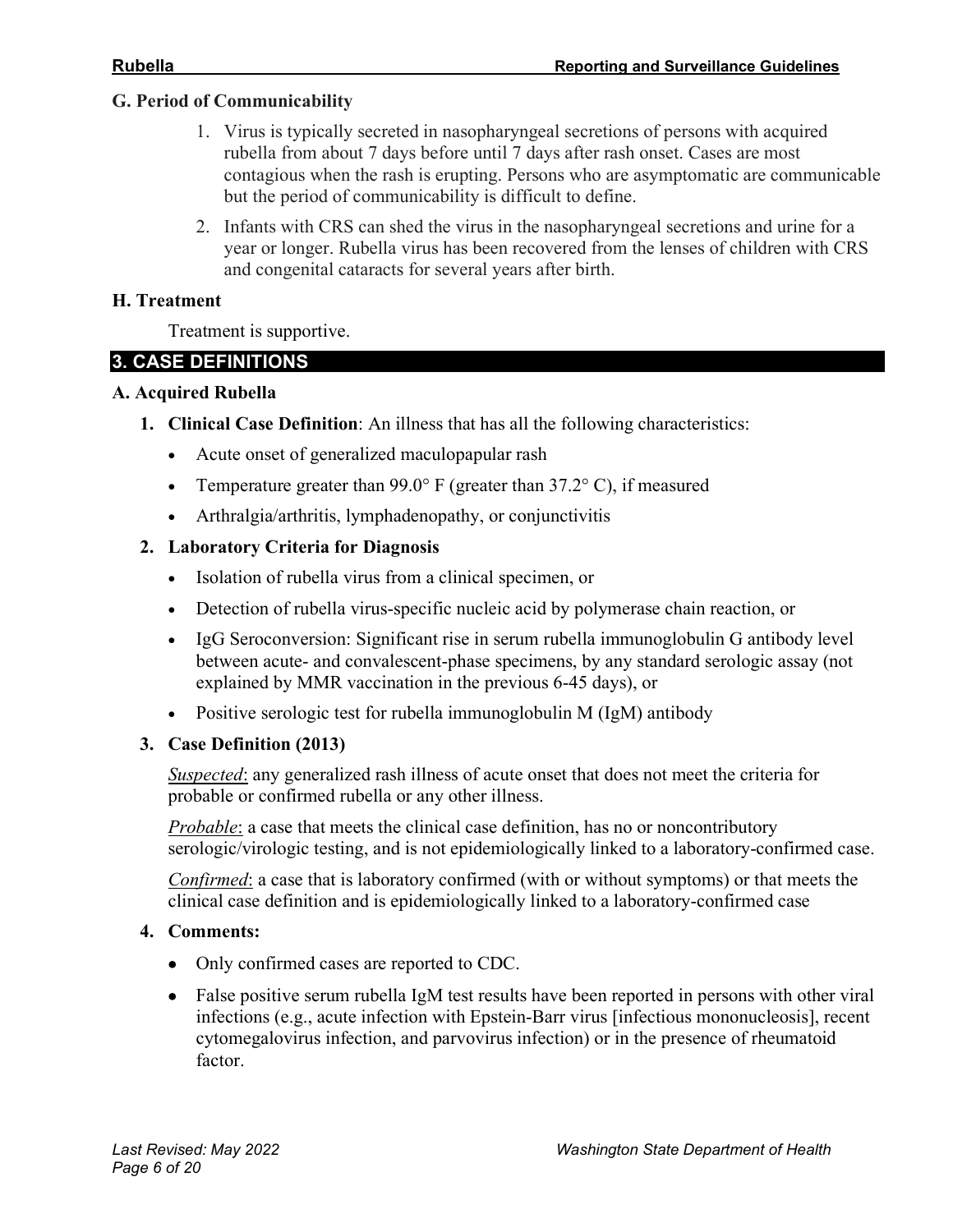## **B. Congenital Rubella**

**1. Clinical Description:** Presence of any defect(s) or laboratory data consistent with congenital rubella infection. Infants with congenital rubella syndrome usually present with more than one sign or symptom consistent with congenital rubella infection. However, infants may present with a single defect. Hearing impairment is the most common single defect.

## **2. Laboratory Criteria for Diagnosis**

- Isolation of rubella virus, or
- Demonstration of rubella-specific immunoglobulin M (IgM) antibody, or
- Infant rubella antibody level that persists at a higher level and for a longer period than expected from passive transfer of maternal antibody (i.e., rubella titer that does not drop at the expected rate of a twofold dilution per month), or
- Detection of rubella virus by polymerase chain reaction (PCR).

# **3. Clinical Case Definition**

An illness, usually manifesting in infancy, resulting from rubella infection in utero and characterized by signs or symptoms from the following categories:

- a. Cataracts/congenital glaucoma, congenital heart disease (most commonly patent ductus arteriosus or peripheral pulmonary artery stenosis), hearing impairment, pigmentary retinopathy.
- b. Purpura, hepatosplenomegaly, jaundice, microcephaly, developmental delay, meningoencephalitis, radiolucent bone disease.

## **4. Case Definition (2010)**

*Suspected*: A case with some compatible clinical findings but does not meet the criteria for a probable or confirmed case.

*Probable†*: A case that is not laboratory confirmed and that has any two complications listed in paragraph "a" of the clinical case definition or one complication from paragraph "a" and one from paragraph "b", and lacks evidence of any other etiology.

*Confirmed*: A clinically consistent case that is laboratory confirmed.

*Infection only*: A case that demonstrates laboratory evidence of infection, but without any clinical symptoms or signs.

†In probable cases, either or both of the eye-related findings (cataracts and congenital glaucoma) count as a single complication. In cases classified as infection only, if any compatible signs or symptoms (e.g., hearing loss) are identified later, the case is reclassified as confirmed.

# **4. DIAGNOSIS AND LABORATORY SERVICES**

## **A. Laboratory Diagnosis**

Diagnostic tests used to confirm either acquired or congenital rubella include serology, viral cultures, and polymerase chain reaction (PCR). Since many rash illnesses may mimic acquired rubella, laboratory testing is the *only* way to confirm the diagnosis.

Detection of rubella-specific immunoglobulin M (IgM) antibody can confirm the diagnosis of both acquired and congenital rubella. However, these tests need to be interpreted with caution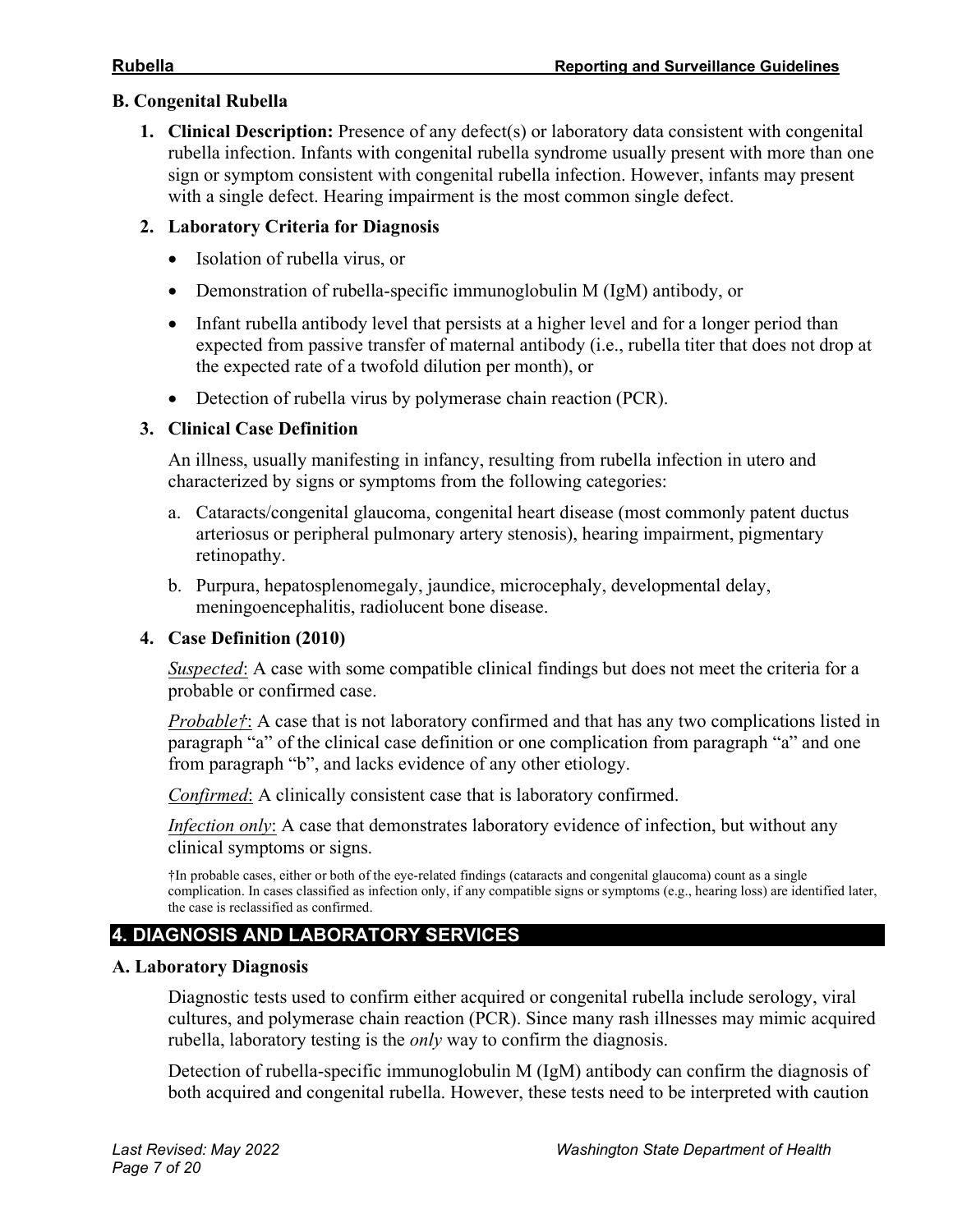since false positive and false negative results can occur. Serum should generally be collected as early as possible after the onset of illness, usually at the first clinical encounter. However, IgM antibodies may not be detectable before day 5 after rash onset or during the first month of life for babies with possible CRS. If a negative result is obtained from a specimen drawn less than 5 days after rash onset for acquired rubella or at less than one month of age for a neonate suspected to have CRS, another specimen will be required.

Demonstration of a significant rise in rubella-specific immunoglobulin G (IgG) antibody between acute and convalescent specimens can also confirm the diagnosis of acquired rubella. The first specimen should be collected as early in the illness as possible (within 7 days after rash onset if possible and no longer than 10 days.) The minimum interval between the first and second specimen should be no less than 7 days and an interval of 14-21 days is ideal.

Either isolation of rubella virus or detection of rubella RNA in nasal or throat secretions, blood, urine, or cerebral spinal fluid is diagnostic for rubella infection, but is performed by very few laboratories. Please consult with an OCDE epidemiologist regarding collection of specimens for rubella virus isolation or PCR testing. If rubella is strongly suspected, specimens can be sent to a regional reference laboratory for testing. Specimens for viral isolation should be collected as soon as possible after rash onset, ideally within 4 days of rash onset. However, rubella virus has been isolated from one week before to 2 weeks after rash onset.

Congenital rubella can be diagnosed by high rubella IgG antibody levels that persist for a longer period than would be expected from passive transfer of maternal antibody. Consult with an OCDE epidemiologist for assistance.

#### **B. Services Available at the Washington State Public Health Laboratories (PHL)**

PHL performs an enzyme-linked immunosorbent assay (ELISA) for rubella-specific IgM and IgG antibodies. Viral cultures and PCR for rubella virus are not performed at PHL, but specimens can be forwarded to CDC for testing. In addition, PHL can forward serum to CDC for avidity testing (to distinguish between recent and past rubella infection) when appropriate. Please consult with a CDE epidemiologist prior to submitting samples for testing.

#### **C. Specimen Collection**

**Serologic testing:** Please see Section 4A for information regarding the timing of serum collection for serologic tests. Information on specimen collection and submission instructions can be found at PHL Microbiology testing menu: [https://doh.wa.gov/public-health-healthcare](https://doh.wa.gov/public-health-healthcare-providers/public-health-laboratories/lab-test-menu?combine=rubella)[providers/public-health-laboratories/lab-test-menu?combine=rubella](https://doh.wa.gov/public-health-healthcare-providers/public-health-laboratories/lab-test-menu?combine=rubella) 

**Viral isolation and PCR testing:** A nasopharyngeal swab, throat swab or nasal wash in viral transport media, as well as urine are all acceptable specimens for viral isolation. Specimens should be maintained at refrigeration temperature and transported immediately to PHL. If the specimen will not reach PHL within 72 hours it should be frozen at -70 °C and transported in dry ice. Testing will be done at CDC or at our regional reference laboratory, Minnesota Department of Health (MDH). For additional information regarding collection, storage and shipping of specimens for **viral isolation and PCR**, see:

CDC guidelines[: https://www.cdc.gov/vaccines/pubs/surv-manual/chpt22-lab-support.pdf.](https://www.cdc.gov/vaccines/pubs/surv-manual/chpt22-lab-support.pdf) MDH guidelines: [http://www.health.state.mn.us/divs/idepc/diseases/rubella/hcp/labtesting.pdf.](http://www.health.state.mn.us/divs/idepc/diseases/rubella/hcp/labtesting.pdf)

**All specimens sent to PHL, including specimens for testing at other reference laboratories**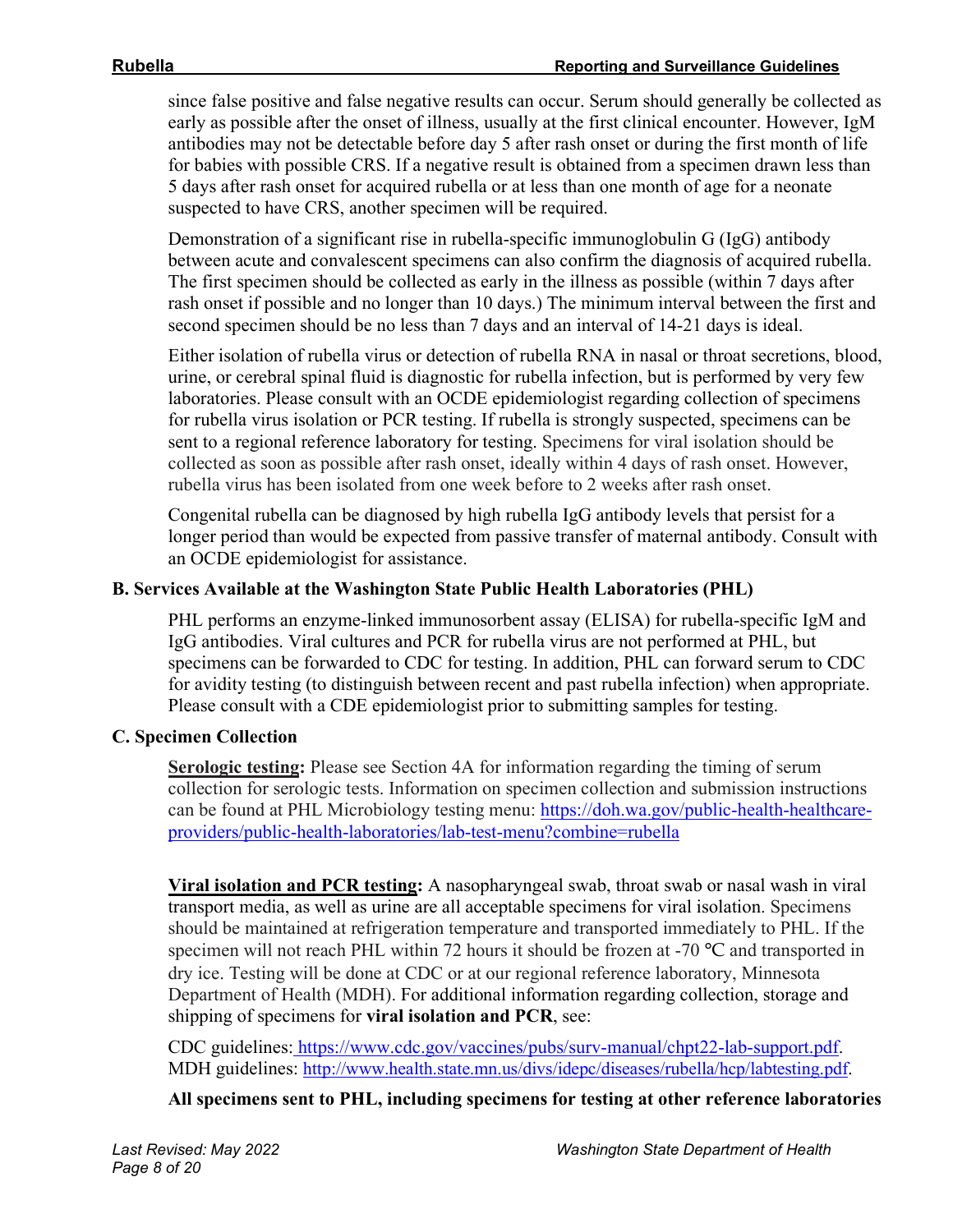**must be accompanied by a completed PHL virology form [https://www.doh.wa.gov/Portals/1/Documents/5230/302-017-SerVirHIV.pdf.](https://www.doh.wa.gov/Portals/1/Documents/5230/302-017-SerVirHIV.pdf)**

Along with the patient and submitter names, be sure to include the date of collection, date of rash onset, specimen source, and immunization history (if known) on the form. **Please note:** PHL requires that all clinical specimens have two patient identifiers, a name **and**  a second identifier (e.g., date of birth) both on the specimen label and on the submission form. Due to laboratory accreditation standards, specimens will be rejected for testing if not properly identified.

# **5. ROUTINE CASE INVESTIGATION**

**The goal of a rubella case investigation is to prevent transmission of rubella virus and avoid exposure of susceptible pregnant women, thereby preventing cases of CRS.**

**Because the incidence of rubella is low in the United States, CDC recommends that health agencies should consider even one case of rubella as a potential outbreak.** 

#### **A. Evaluate the Diagnosis**

- 1. Review the clinical presentation and physical exam findings. Assess risks for exposure including history of maternal rash illness during gestation (CRS) or travel during the likely exposure period (acquired rubella), and immunization status of the patient to determine the likelihood of the diagnosis. Sources of immunization data might include medical records (including records of prenatal rubella screening for women who have been pregnant), immunization cards kept by parents, school/child care certificate of immunization (CIS) forms, and Washington State Immunization Information System (WIIS)
- 2. Laboratory confirmation is critical for rubella since the clinical diagnosis alone is unreliable. Collect serum and specimens for viral isolation.

*Note: When evaluating the possibility of CRS in an infant, an important consideration is that infants born to an immune mother are ordinarily protected for 6-9 months following birth. The duration of protection, as evidenced by the presence of rubella-specific IgG antibody in serum, depends on the amount of maternal antibodies acquired transplacentally.* 

#### **B. Identify Potential Sources of Infection**

Evaluate the activities of the case during the likely exposure period (12–23 days prior to the onset of rash). Identify situations where the case might have been at increased risk of exposure to rubella. Collect the following information:

- 1. Contact information for any household member, playmate, or other contact who had a rash illness during the likely exposure period
- 2. Any travel outside of the United States or to an area of the United States where rubella has recently occurred
- 3. Any contact with visitors from outside the United States or an area of the United States where rubella has recently occurred
- 4. Any visit to a doctor's office, clinic, or hospital (find out exact time[s], date[s], name of the clinic[s], duration of visit[s], and areas of the facility visited)
- 5. Any indoor group activities attended (e.g., church, theaters, tourist locations, public or commercial travel, parties, athletic events, family gatherings) and contact information of the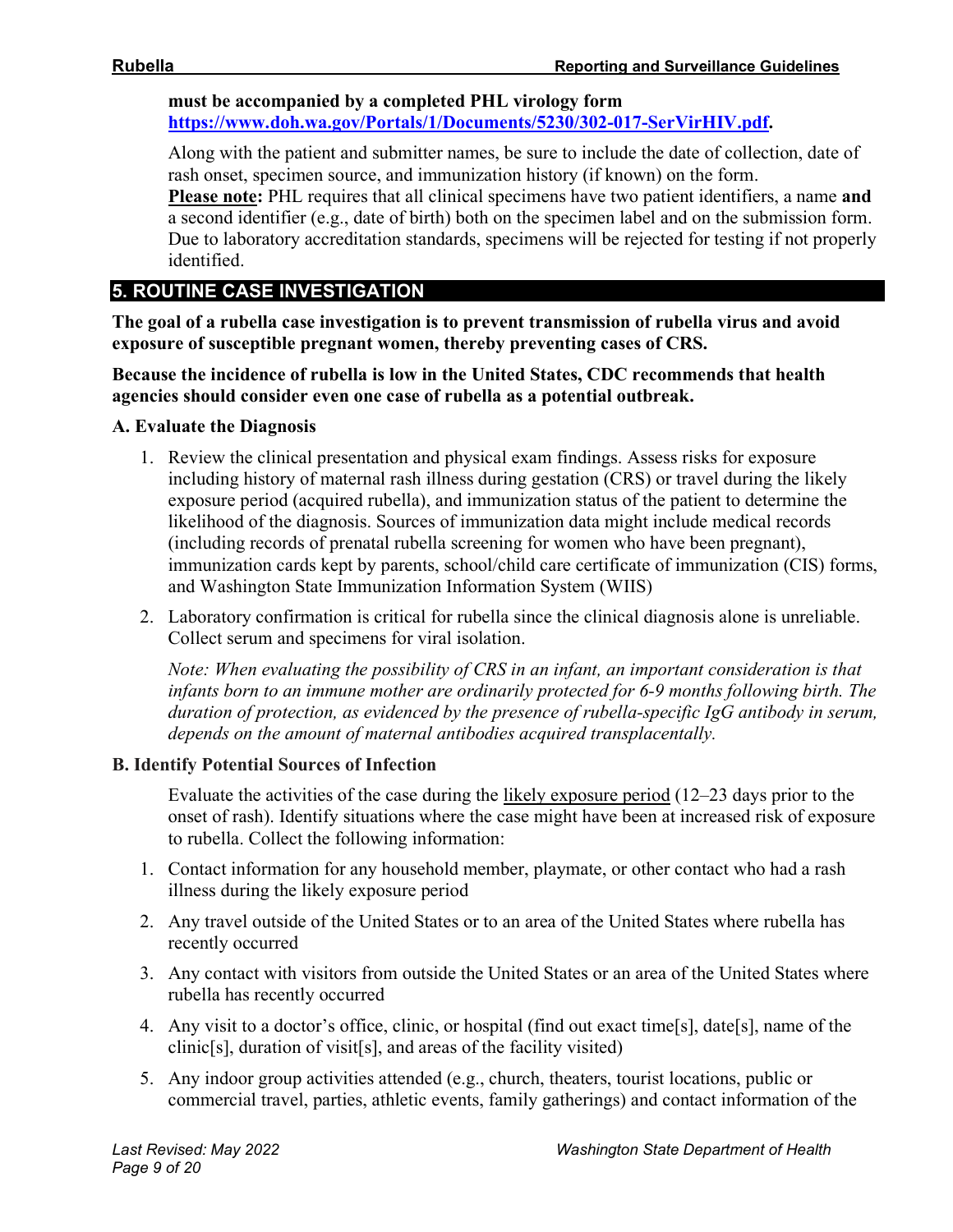person who organized the group or event

6. Any work or volunteer activities in a health care setting, or attendance or work at a school, child care, college, prison, refugee center, etc.

*Note:* Since many persons with acquired rubella (20–50%) are asymptomatic, identifying the source patient is not always possible.

#### **C. Identify Exposed Contacts and Potential Sites of Transmission**

- 1. Identify persons who have been in contact with the patient during the period from 7 days before to 7 days after onset of rash. These should include household members, school or child care classmates, playmates, and home visitors.
- 2. Determine public gatherings attended where identification of the individuals present may not be possible.
- 3. **Identify (among close contacts of the case) women who are pregnant or who are sexually active and could possibly be pregnant.** Determine their pregnancy status (if not known).
- 4. Determine the rubella immunity status of exposed contacts. Persons are considered immune to rubella $\ddagger$  if they:

a. Were born before January 1, 1957 (unless there is reason to believe the woman may be or could become pregnant). Heath care workers born before January 1, 1957 should consider receiving a dose of measles, mumps and rubella (MMR) vaccine if there is no laboratory evidence of immunity.

b. Have laboratory evidence of immunity to rubella.

c. Have laboratory confirmation of disease

d. Have written documentation of vaccination with at least one dose of rubella-containing vaccine (usually in the form of MMR vaccine administered on or after the first birthday).

- 5. Alert all health care facilities visited by the case during the contagious period and make recommendations regarding management of susceptible contacts (see Section 6).
- 6. On rare occasions, a press release may be indicated to inform persons who may have had close contact with the case but who cannot be identified. The press release should include information about the symptoms of acquired rubella and instructions for what possibly-exposed susceptible persons are being asked to do.

‡ [Centers for Disease Control and Prevention. Epidemiology and Prevention of Vaccine Preventable Diseases.](https://www.cdc.gov/vaccines/pubs/pinkbook/rubella.html)  [Hamborsky J, Kroger A, Wolfe S, eds. 13th ed. Washington D.C. Public Health Foundation, 2015](https://www.cdc.gov/vaccines/pubs/pinkbook/rubella.html)

#### **D. Enhance Surveillance for Additional Cases**

Alert health care providers, hospital emergency rooms, and student infirmaries of the potential for additional cases; encourage health care providers to consider acquired rubella in any person(s) presenting with a rash illness, take appropriate infection control precautions, and report suspected cases to public health. See Appendix A for a sample health alert.

Since up to 50% of acquired rubella infections may be asymptomatic, all susceptible pregnant women exposed to rubella virus must be tested for rubella infection regardless of whether or not a rash develops (see Section 6). In addition, other susceptible persons directly exposed to respiratory secretions of a person with rubella infection can be tested for asymptomatic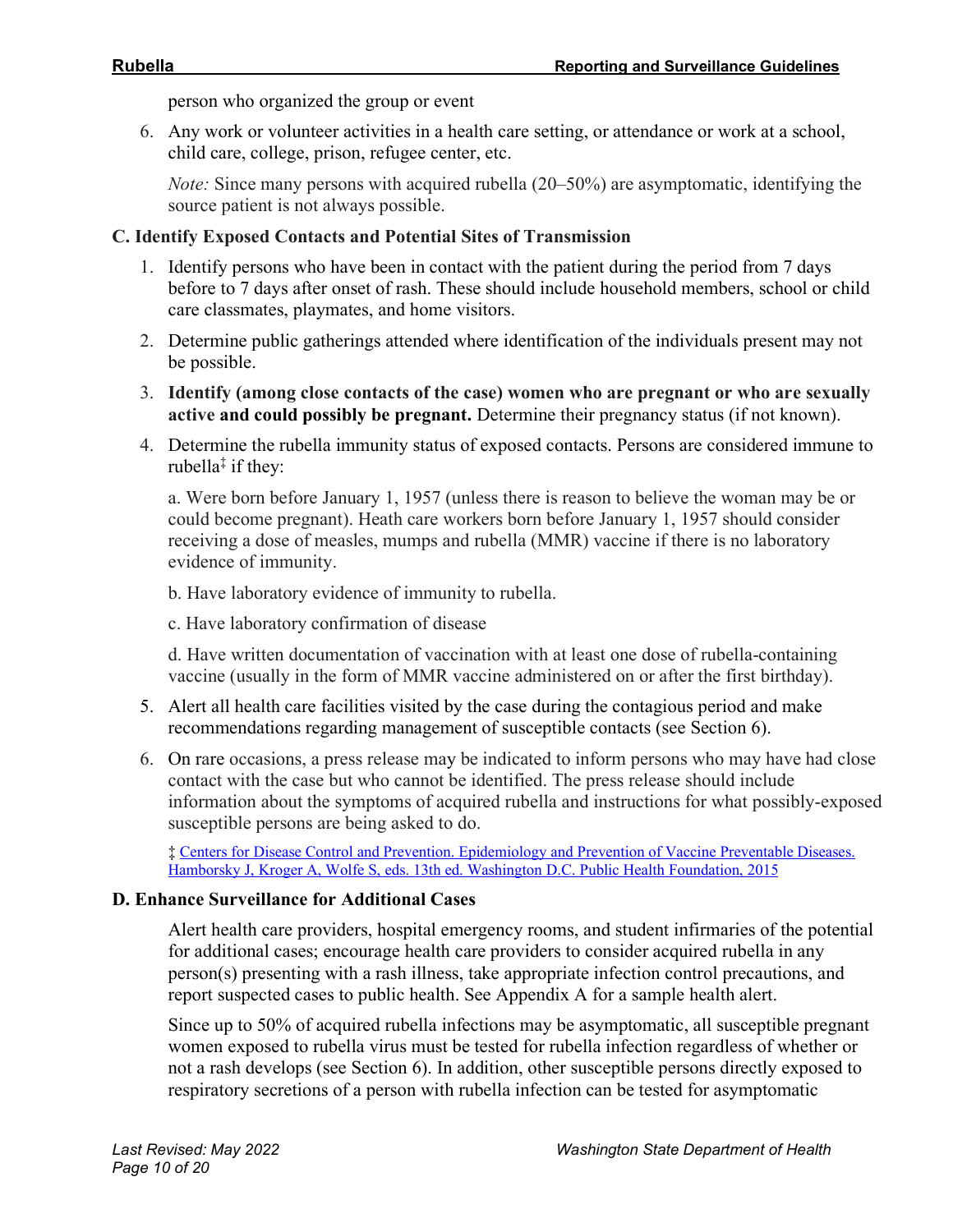infection. Asymptomatic rubella infection can be diagnosed by a positive rubella-specific IgM antibody test or a significant rise in IgG antibody level between acute- and convalescent-phase tests.

#### **E. Environmental Evaluation**

None.

## **6. CONTROLLING FURTHER SPREAD**

**Control measures should be implemented as soon as a single case of acquired or congenital rubella is suspected, particularly if the setting is one where pregnant women might be exposed.**

#### **A. Infection Control Recommendations/Case Management**

1. Hospitalized patients confirmed or suspected to have acquired rubella should be place on droplet precautions until 7 days after the onset of the rash. Infants confirmed or suspected to have CRS should be cared for using contact precautions until one year of age or until 2 consecutive clinical specimens collected one month apart and after the age of 3 months are negative.

Recent reports of rubella exposure in hospital settings have suggested that adding droplet precautions is prudent for infants with CRS until one year of age<sup>l</sup>.

Congenital rubella syndrome exposure in a pediatric hospital: experience from developing world. D Sureshkumar, [R Gopalakrishnan, L Jessani. From 3rd International Conference on Prevention and Infection Control \(ICPIC](https://www.ncbi.nlm.nih.gov/pmc/articles/PMC4475197/pdf/2047-2994-4-S1-P260.pdf)  [2015\). Geneva, Switzerland. 16-19 June 2015](https://www.ncbi.nlm.nih.gov/pmc/articles/PMC4475197/pdf/2047-2994-4-S1-P260.pdf)

- 2. Persons suspected to have acquired rubella should be advised to do the following while contagious (from one week before, if applicable, and until 7 days after the onset of the rash):
	- Stay home and not attend child care, school, work, social activities or other public places.
	- Avoid all women who are, or may be, pregnant (especially those known to be potentially susceptible).
- 3. Children suspected to have CRS should not attend child care centers while they could be contagious. Children with CRS may be contagious until they are one year of age or more, and rubella virus has been recovered from the lens of children with congenital cataracts for up to several years. This restriction may be removed by written certification by a medical doctor, public health nurse, or school nurse stating that the infection is no longer communicable only after appropriate testing has been completed (i.e., when 2 consecutive urine and nasopharyngeal cultures collected one month apart after 3 months of age have yielded negative results).

#### **B. Management of Non-Pregnant Contacts**

#### **1. Education**

- All contacts regardless of immune status should be educated about the symptoms of acquired rubella.
- All contacts regardless of immune status who develop a rash illness within 23 days of the date of last exposure should call their health department and be evaluated for rubella infection. Symptomatic contacts should avoid pregnant women and public settings until testing for rubella has been done.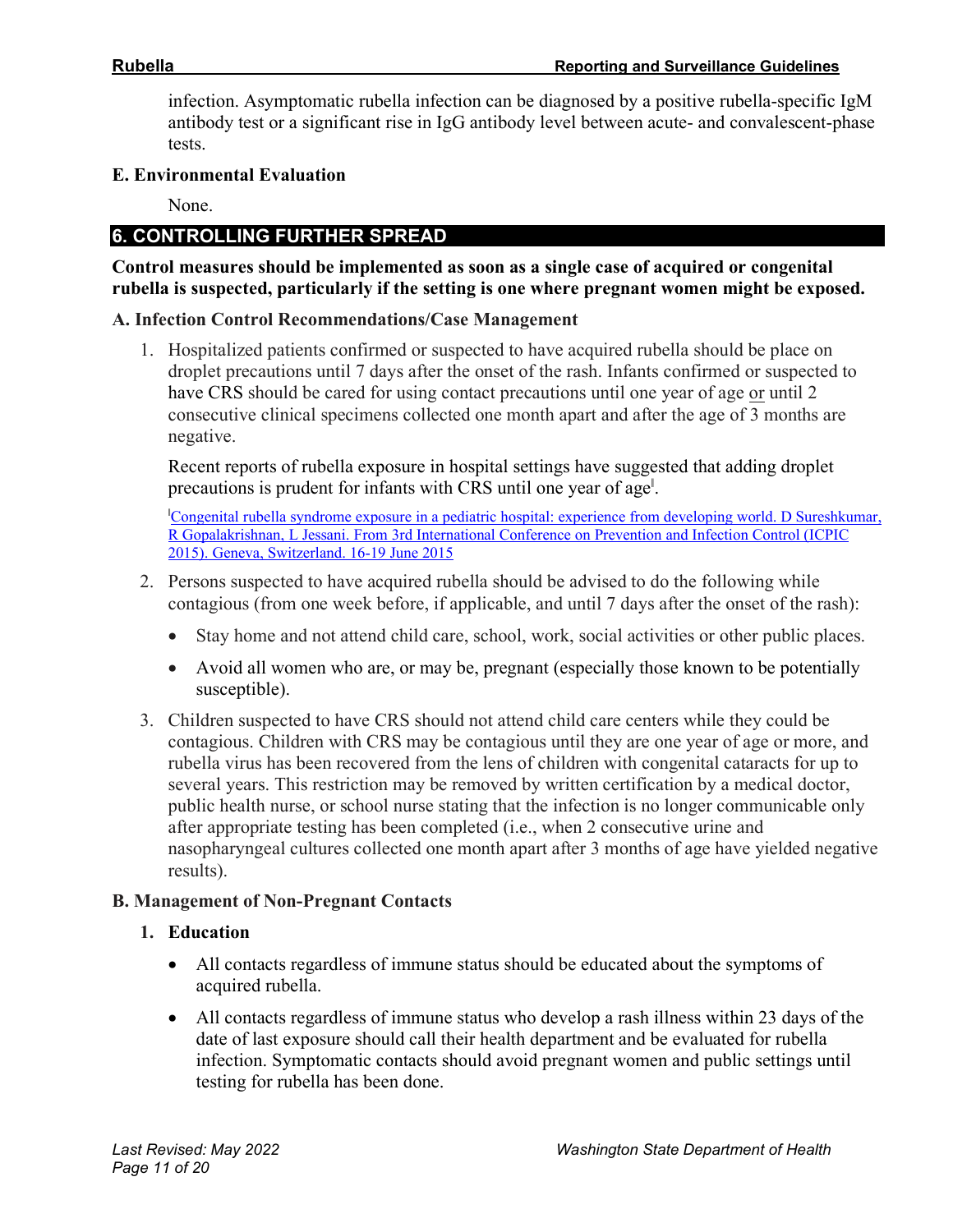• All contacts regardless of immune status should be informed that rubella virus can be shed up to 7 days prior to onset of symptoms and that up to 50% of persons with rubella infection may remain asymptomatic, but may nevertheless shed rubella virus. Therefore, contacts should be advised to minimize exposure of susceptible pregnant women until 23 days has passed since the date of last exposure to rubella, regardless of whether symptoms develop.

#### **2. Vaccination and Exclusion**

There is no evidence that giving rubella vaccine after exposure has already occurred will prevent infection, but there is likewise no evidence that vaccinating an already infected person is harmful. Therefore, since a single exposure to rubella may not lead to infection and since immunization would provide protection in the event of future exposures, vaccination of susceptible persons is recommended, unless specifically contraindicated (see Section 8).

- Contacts with documented immunity to rubella do not need to be revaccinated or excluded from public settings.
- Contacts with unknown immune status (i.e., those born on or after January 1, 1957 who cannot provide laboratory evidence of immunity or a documented history of vaccination on or after their first birthday) should be vaccinated. If these persons work or spend time in a setting with pregnant women, serum should be drawn to determine rubella immune status before vaccination.
- Contact known to be susceptible (i.e., children under one year old, persons with documented negative rubella-specific IgG antibody, person who have been exempted from vaccination for medical, religious or philosophical reasons) should be vaccinated if no contraindications exist.
- Contacts that are vaccinated and then develop a rash illness within 23 days of the last exposure to rubella should be isolated and investigated as a suspect rubella case. Consult with an Office of Communicable Disease Epidemiology epidemiologist to discuss diagnostic testing. Specimens for virus isolation may be necessary to determine whether the rash is due to vaccine or wild rubella virus.
- Susceptible contacts who chose to be vaccinated do not need to be excluded from public settings after vaccination but must avoid all settings where close contact with pregnant women might be possible until 23 days after the date of last exposure to rubella has passed.
- Susceptible contacts who chose not to (or cannot) be vaccinated should be excluded from all public settings until 23 days after the date of last exposure to rubella has passed.

Susceptible healthcare workers exposed to rubella should be excluded from work beginning 7 days after the first exposure to rubella and continuing until 23 days after the date of last exposure to rubella has passed **regardless of whether or not they were vaccinated after the exposure**. If a rash appears during this time and rubella is confirmed, the healthcare worker may return to work after 7 full days after the date of rash onset have passed.

#### **C. Management of Pregnant Women Exposed to Rubella**

1. Determine if the pregnant woman had a positive rubella-specific serologic test documented prior to her exposure (routinely done as part of prenatal screening). A pregnant woman with a positive serologic result prior to her exposure can discuss the need to rule out reinfection with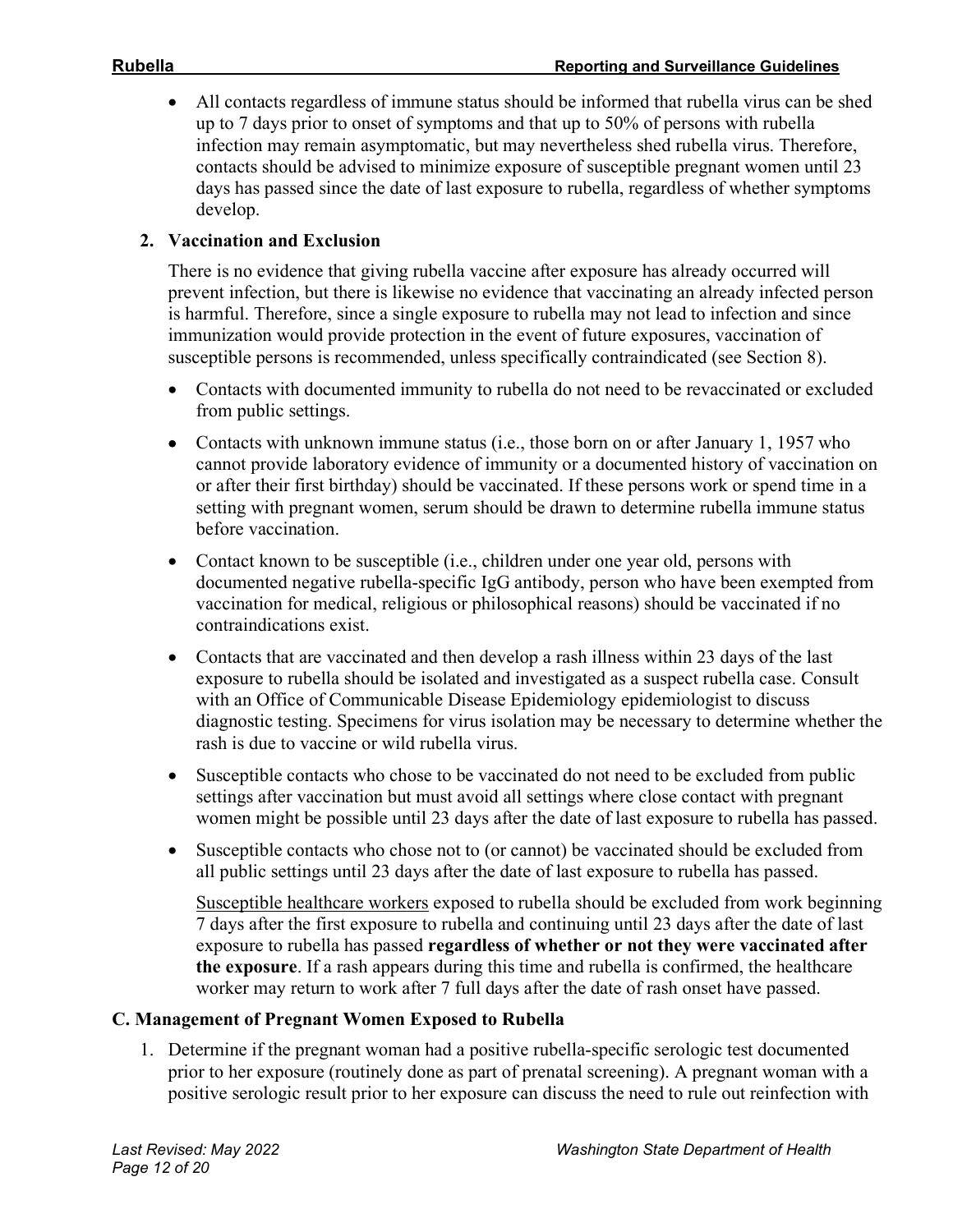her health care provider.

Reinfection with rubella in previously immune persons is rare and more likely to occur following vaccine-induced immunity than when immunity follows natural disease. In addition, the risk of fetal infection in such situations is extremely rare. The lack of demonstrated intrauterine transmission of virus associated with maternal reinfections likely indicates that viremia was absent or greatly reduced because the primary infection had induced some maternal immunity\*\*.

\*\*Reef SE, Plotkin SA. Chapter 29: Rubella. In: Wilson CB, Nizet V, Maldonado YA, Remington JS, and Klein JO, eds. Remington and Klein's Infectious Diseases of the Fetus and Newborn Infant. 8th ed. Philadelphia, PA: Elsevier/Saunders, 2016:894-932.

- 2. If the pregnant woman does not have a positive rubella-specific serologic test documented prior to her exposure, collect serum for IgM and IgG testing and follow Algorithm 1 below for collection of follow-up specimens.
- 3. Exclude all pregnant women of unknown immune status from any site(s) where the potential for exposure to rubella exists until each woman's immune status has been determined. If she is found to be susceptible, she should be excluded from any site where she faces the risk of transmission until 46 days (2 incubation periods) after the onset of rubella symptoms in the last known case at that site<sup>§</sup>.

[§Centers for Disease Control and Prevention \(CDC\). Control and Prevention of Rubella: Evaluation and](https://www.cdc.gov/mmwr/PDF/rr/rr5012.pdf)  [Management of Suspected Outbreaks, Rubella in Pregnant Women, and Surveillance for Congenital Rubella](https://www.cdc.gov/mmwr/PDF/rr/rr5012.pdf)  [Syndrome. MMWR Morb Mortal Wkly Rep. 2001;50\[No.RR-12\]:19](https://www.cdc.gov/mmwr/PDF/rr/rr5012.pdf)

- 4. Consider administering immune globulin (IG) to a susceptible, pregnant woman if she is exposed to a person with confirmed rubella early in pregnancy and abortion is not an option. Though IG may reduce the likelihood of rubella symptoms in the woman, the absence of symptoms consistent with acquired rubella in a woman who has received IG does not necessarily mean that fetal infection has been prevented. Infants with CRS have been born to exposed woman who received IG and remained asymptomatic. IgM antibody can be used to detect maternal infections, even after IG has been administered and testing for rubella infection should still be done.
- 5. If the pregnant woman develops a rubella infection, see Section 7.

#### **D. Management of Other Exposed Persons**

Persons potentially exposed to the same source as the case or present in the same high-risk setting during the likely exposure period should have their rubella immunity status assessed. They should be told to watch for symptoms of acquired rubella during the 12 to 23 days following their exposure regardless of immunization status.

For additional information regarding case and contact management, see: Manual for the surveillance of vaccine-preventable diseases. Centers for Disease Control and Prevention, Atlanta, GA, 2012. Available at: [https://www.cdc.gov/vaccines/pubs/surv-manual/chpt14](https://www.cdc.gov/vaccines/pubs/surv-manual/chpt14-rubella.html) [rubella.html](https://www.cdc.gov/vaccines/pubs/surv-manual/chpt14-rubella.html)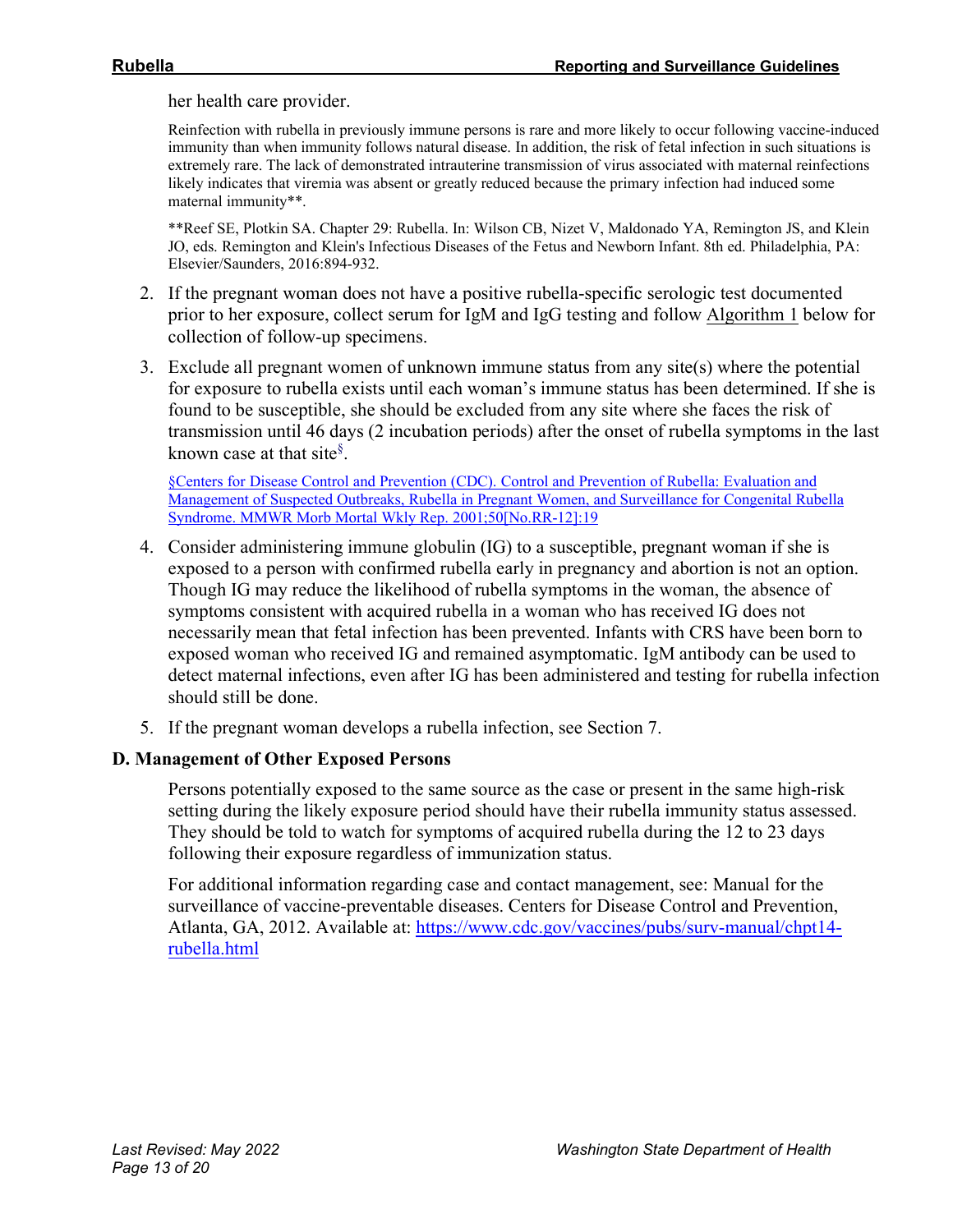

#### **Algorithm for serologic evaluation of pregnant women**

**Source:** Adapted from Manual for the surveillance of vaccine-preventable diseases. Centers for Disease Control and Prevention, Atlanta, GA, 2012. <https://www.cdc.gov/vaccines/pubs/surv-manual/chpt14-rubella.html>

# **7. MANAGING SPECIAL SITUATIONS**

## **A. Infection of a Pregnant Woman**

When rubella infection has been confirmed in a pregnant woman, she should be counseled regarding the risk of congenital rubella syndrome (CRS). The rate of fetal infection and the effects of the infection on the fetus, should it occur, depend on gestational age.

- The likelihood of fetal rubella infection is highest when the mother's infection occurs in the first 12 weeks (first trimester) of pregnancy (up to 90%).
- Among fetuses infected with rubella during the first 12 weeks of pregnancy, CRS-associated congenital defects occur in up to 85%.
- The likelihood of congenital defects decreases if the fetal rubella infection occurs later in the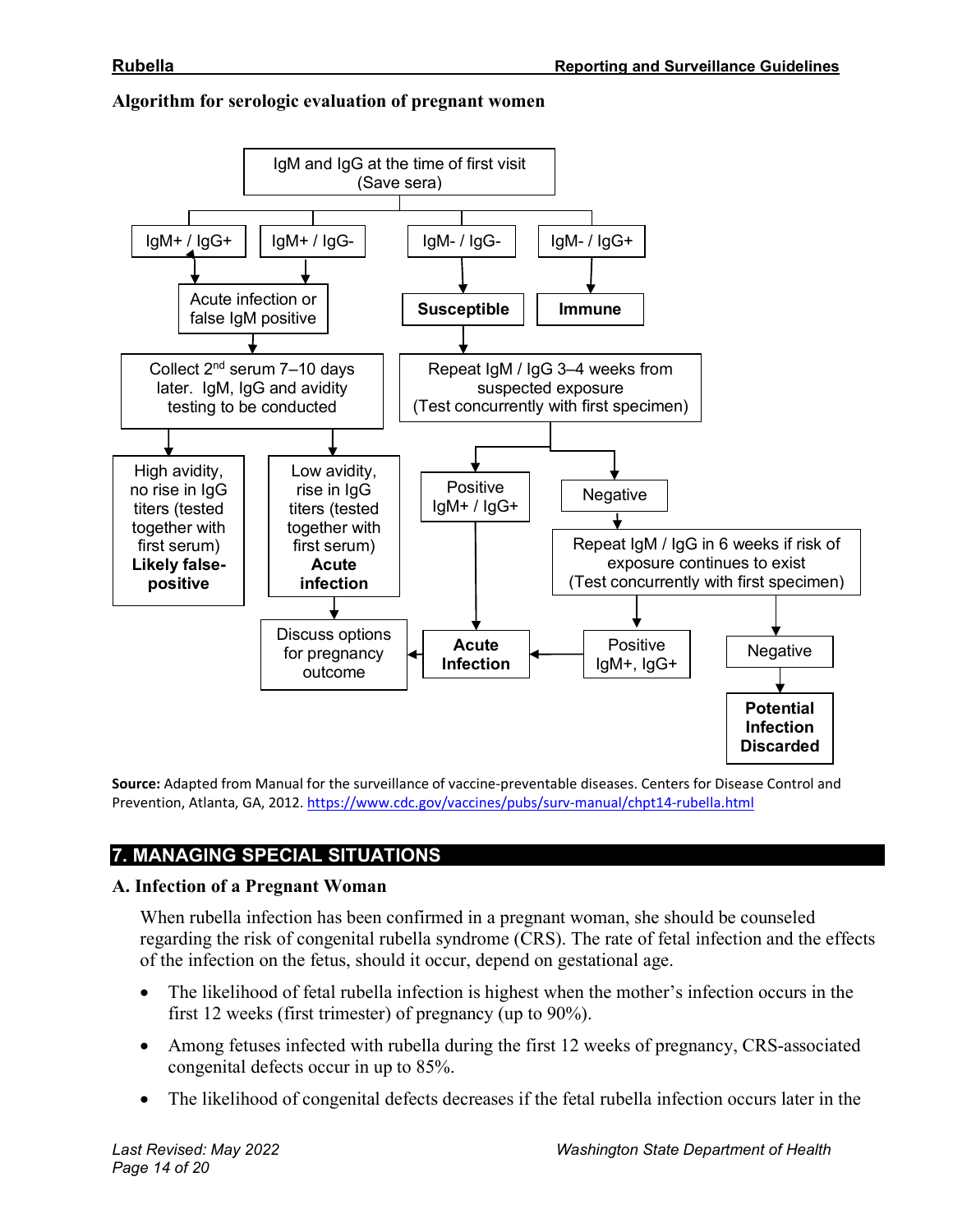gestational period, dropping to 35% if infection occurs during weeks 13 to 16 of gestation\*\*. Two different studies found no defects among children evaluated at 2 years of age following fetal infections that occurred after 16 weeks or after 20 weeks of gestation, respectively\*\*.

After initial assessment and counseling, and if the gestational age of the fetus is such that abortion remains an option, pregnant women with confirmed rubella infection should be offered the opportunity to receive additional counseling in order to decide whether to have an abortion.

When a pregnant woman is confirmed to have rubella, pregnancy outcomes (e.g. abortion, stillbirth, congenital rubella-associated defects) should be recorded and reported, and laboratory evaluation of infants should be documented.

\*\*Reef SE, Plotkin SA. Chapter 29: Rubella. In: Wilson CB, Nizet V, Maldonado YA, Remington JS, and Klein JO, eds. Remington and Klein's Infectious Diseases of the Fetus and Newborn Infant. 8th ed. Philadelphia, PA: Elsevier/Saunders, 2016:894-932.

#### **B. Outbreak Control—Healthcare, School or Child Care Facilities**

Measures implemented for the purpose of rubella outbreak control may interrupt disease transmission and will increase vaccination coverage among persons who might not otherwise be protected from the disease. Outbreak control strategies should include defining at-risk populations, ensuring prompt vaccination of susceptible persons or if a contraindication to vaccination exists, excluding them from settings where exposure could occur, and maintaining active surveillance.

Control measures may need to be modified if additional cases are identified.

During an outbreak the following response measures should be considered:

- **Active Surveillance:** Search for all potential cases of rubella. Daily health surveys of staff, students, parents, etc., may be indicated.
- **Case Management:** Minimize exposure of susceptible contacts in health care facilities by placing all persons with suspected or confirmed rubella under droplet precautions. Evaluate patient flow patterns to minimize transmission. Restrict confirmed cases to home until 7 days have passed since the date of rash onset. Travel should be postponed until the person is no longer contagious or, if absolutely necessary, conducted in such a way as to prevent or minimize transmission.
- **Vaccination and Exclusion of Susceptible Contacts:** In an outbreak setting, it is important to identify the at-risk population and immunize all non-pregnant individuals without documented evidence of immunity (See Section 5.C.4.) within that population as quickly as possible. Ideally, exposed susceptible contacts should be excluded until 23 days have elapsed since the last date of exposure regardless of whether or not they were vaccinated after their exposure. Such individuals **must** be excluded from any setting where their readmission creates a potential for exposure of a pregnant woman to rubella.

*Note: Persons with unknown immunity can choose to have a serum specimen collected prior to vaccination to be tested for rubella-specific IgG antibody. If test results provide evidence of immunity (see Section 5.C.4.) no further exclusion is needed.*

Exclude any pregnant woman of unknown immune status from sites with the potential for rubella transmission until her immune status has been determined. If she is found to be susceptible, she should be excluded from any site where she faces the risk of transmission until 46 days (2 incubation periods) after the onset of rubella symptoms in the last known case at that site. (See Section 6C)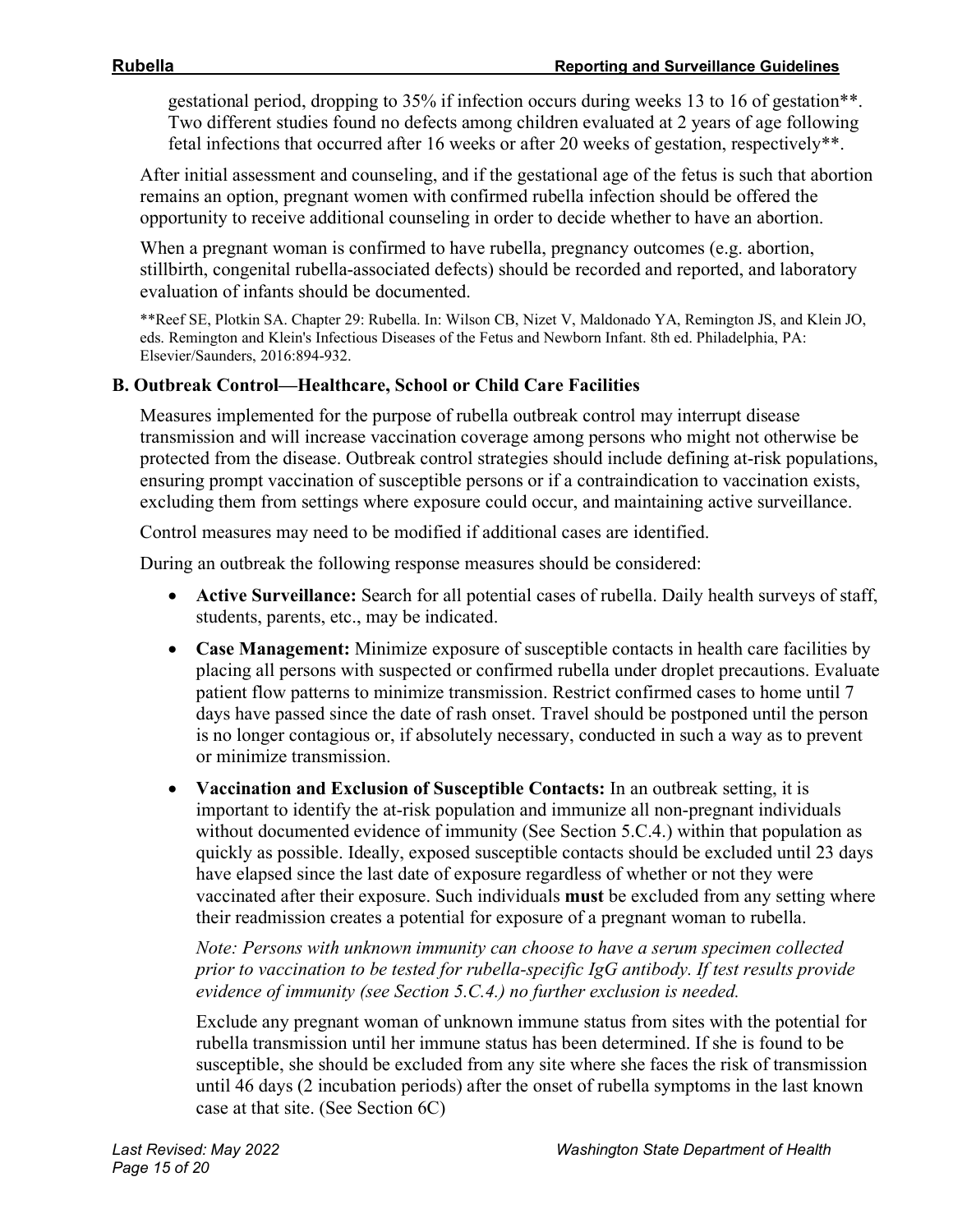## **8. ROUTINE PREVENTION**

#### **A. Immunization Recommendations**

Routine immunization with at least one dose of rubella-containing vaccine during childhood is recommended. At least 95% of susceptible persons develop rubella antibodies after a single dose of vaccine. However, rubella vaccination is almost universally given in the United States as part of the measles, mumps, rubella (MMR) vaccine, and two doses of the measles and mumps antigens are now recommended for disease prevention and are required for school attendance. The first dose of MMR should be given at 12–15 months of age and the second dose should be administered when the child is 4–6 years of age. Persons born in 1957 or later should receive at least one dose of MMR if they do not have evidence of immunity to all three of these diseases.

Contraindications to MMR vaccine include:

- A history of a severe allergic reaction (i.e., hives, swelling of the mouth or throat, difficulty breathing, low blood pressure, shock) following a previous dose or vaccine components (e.g., neomycin, gelatin) (MMR can be given to egg-allergic persons);
- Pregnancy (women should avoid getting pregnant for 4 weeks after vaccination with MMR);
- Significant immunosuppression; and
- Recent receipt of antibody-containing blood products.

An acute illness that is moderate to severe is a precaution, but not a contraindication, and vaccination can be considered during an outbreak.

For more information about MMR vaccine schedules, adverse reactions and contraindications, please see the most recent ACIP recommendations.

#### **B. Prevention Recommendations**

Routine childhood immunization and vaccination of adults without documented immunity is the best way to prevent rubella.

#### **ACKNOWLEDGMENTS**

This document is a revision of the Washington State Guidelines for Notifiable Condition Reporting and Surveillance published in 2002 which were originally based on the Control of Communicable Diseases Manual (CCDM), 17<sup>th</sup> Edition; James Chin, Ed. APHA 2000. We would like to acknowledge the Oregon Department of Human Services for developing the format and select content of this document.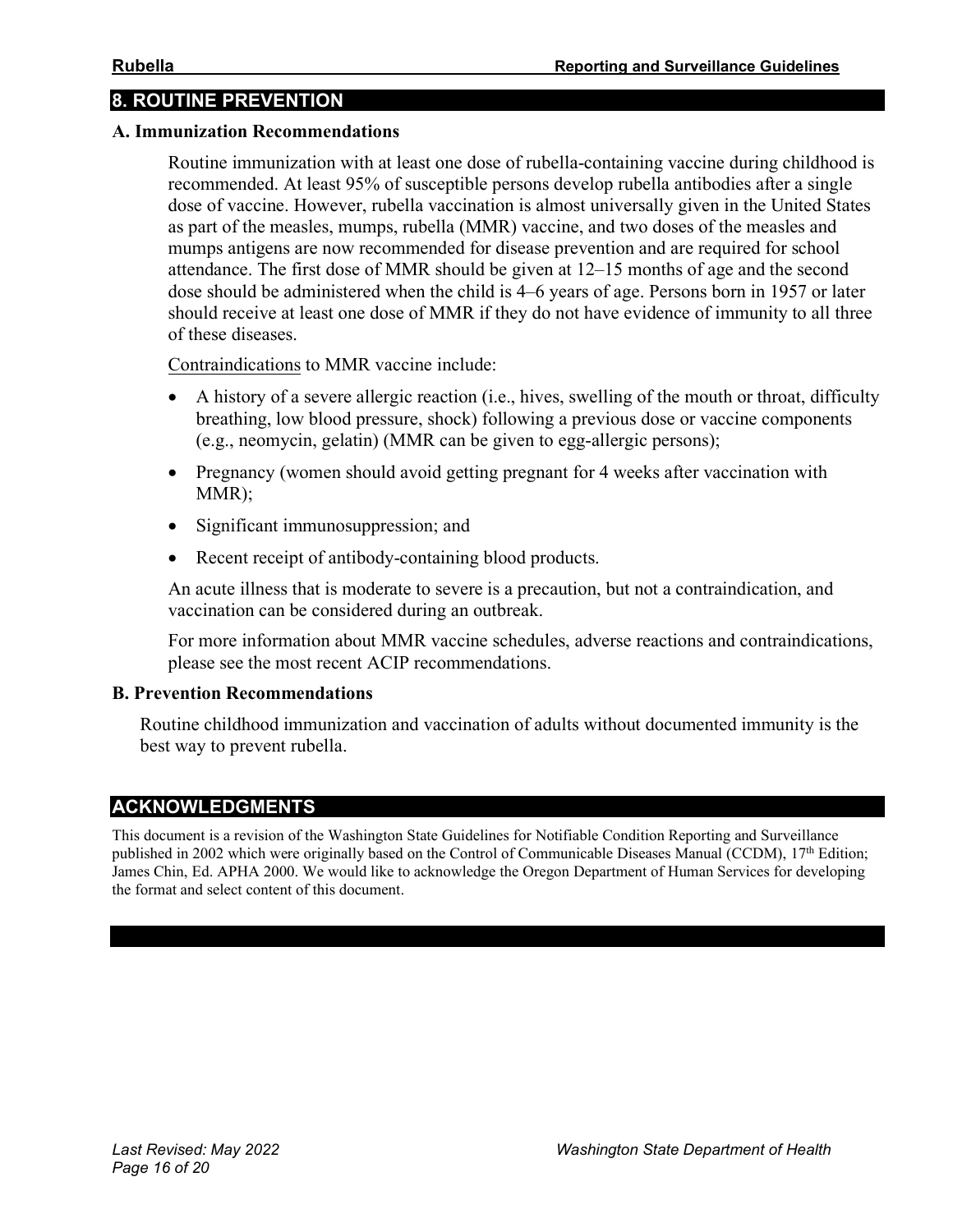# **UPDATES**

#### January 2011:

The Legal Reporting Requirements section has been revised to reflect the 2011 Notifiable Conditions Rule revision.

#### February 2016:

Language used to describe the disease and the management of exposed contacts was modified for clarity.

A table showing incidence of rubella in WA in the last decade and data regarding fetal infection and congenital defects risk were added.

Case definitions for acquired rubella and CRS were updated to reflect CSTE 2013 (acquired) and 2010 (CRS) case definitions.

Differential diagnoses for acquired rubella and CRS were added along with Appendix C. which contains in depth information regarding differential diagnosis for CRS.

#### May 2022:

Updated lab test menu links to reflect updated WA PHL serology testing guidance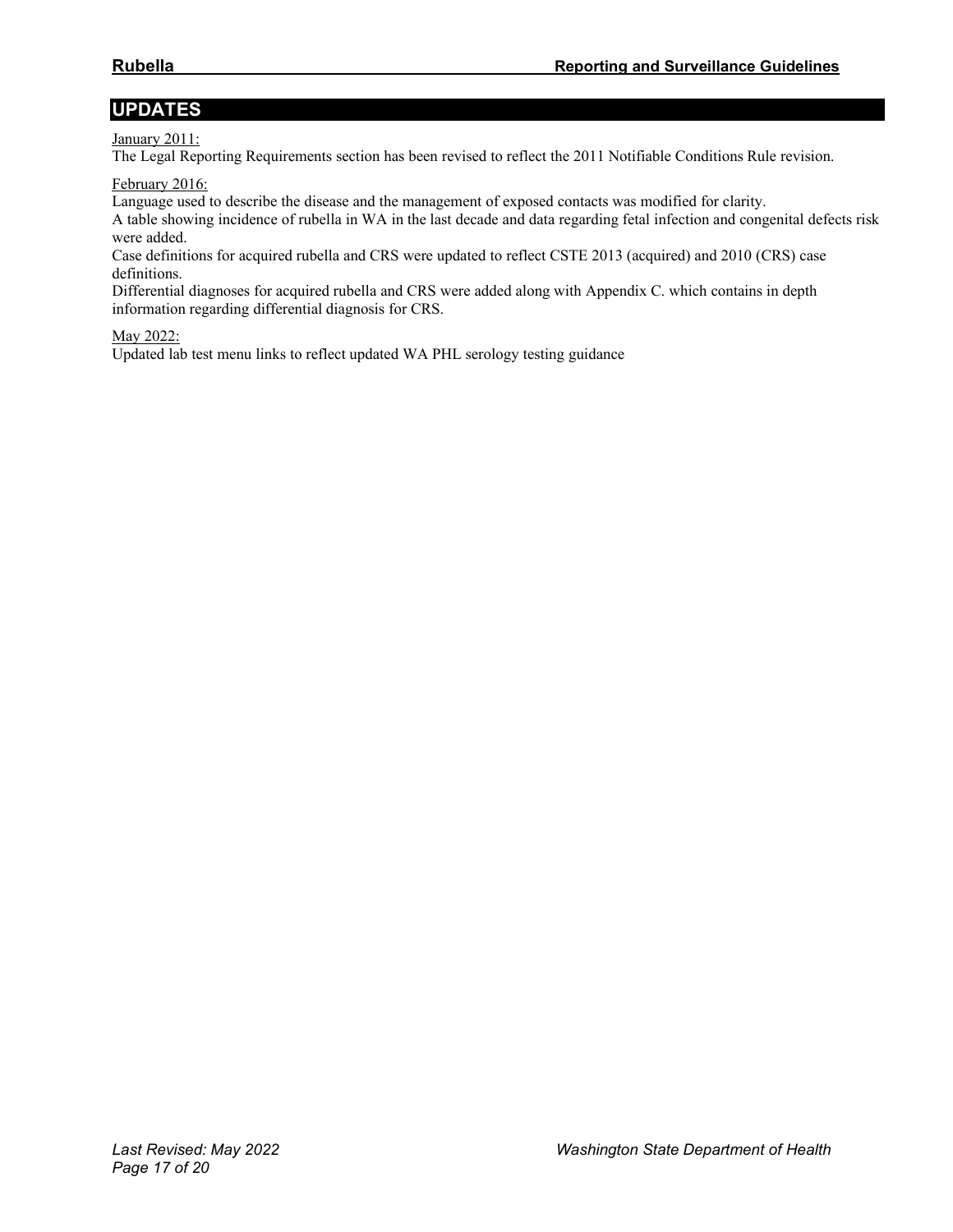#### **APPENDIX A: SAMPLE PROVIDER ALERT**

**Health Advisory: Rubella in a [city or county] [infant/child/adolescent/adult] [date] (e.g. May 7, 2004)** 

**Action requested:**

- **Increase your index of suspicion for rubella.**
- **Take measures to prevent exposure of pregnant women to rubella should a person with a rash illness present to your office. Ideally, persons with a rash illness should bypass patient waiting areas.**
- **Report all suspected cases of rubella to [LHJ] by calling XXX-XXX-XXXX immediately. Do not send specimens to a commercial lab. Do not wait until serologic confirmation is available to notify [LHJ].**

**Background**: A confirmed case of rubella has occurred in [an adolescent] who lives in [city] and attends/works at/frequents [school name/work place/other community site]. The person had recently [traveled out of the country/other exposure description] where he was likely exposed. Rash onset was 05/01/04. He could have been contagious from 04/24/04 through 05/08/04. [School mates and their families/coworkers/attendees] have been notified by letter of possible exposure. Unimmunized persons or persons with unknown immunity status from this setting should be vaccinated and stay home away from others during the incubation period (23 days after most recent exposure) or until documentation of immunity is available.

#### **Rubella Immunity**

- Documentation of one dose of rubella-containing vaccine on or after the  $1<sup>st</sup>$  birthday
- Serologic evidence of immunity
- Birth before 1957 (not acceptable evidence of rubella immunity for women who might become pregnant)
- Only serology or documented vaccination should be accepted

**Symptoms:** Rubella is a mild viral illness consisting of low-grade fever, upper respiratory symptoms, lymphadenopathy (often post-auricular), body aches and maculopapular rash. The red rash usually begins on the face and spreads to the rest of the body. Unfortunately, up to 50% of rubella case can be asymptomatic.

**Incubation period:** 12–23 days. If susceptible persons were exposed to this individual in the community, we expected to see resultant cases become ill 05/06/04 through 05/31/04.

**Diagnostic testing:** Rubella can be confirmed by serologic/virologic tests. [LHJ] can assist you with collection of specimens and rapid testing at a public health laboratory.

**Treatment:** Largely supportive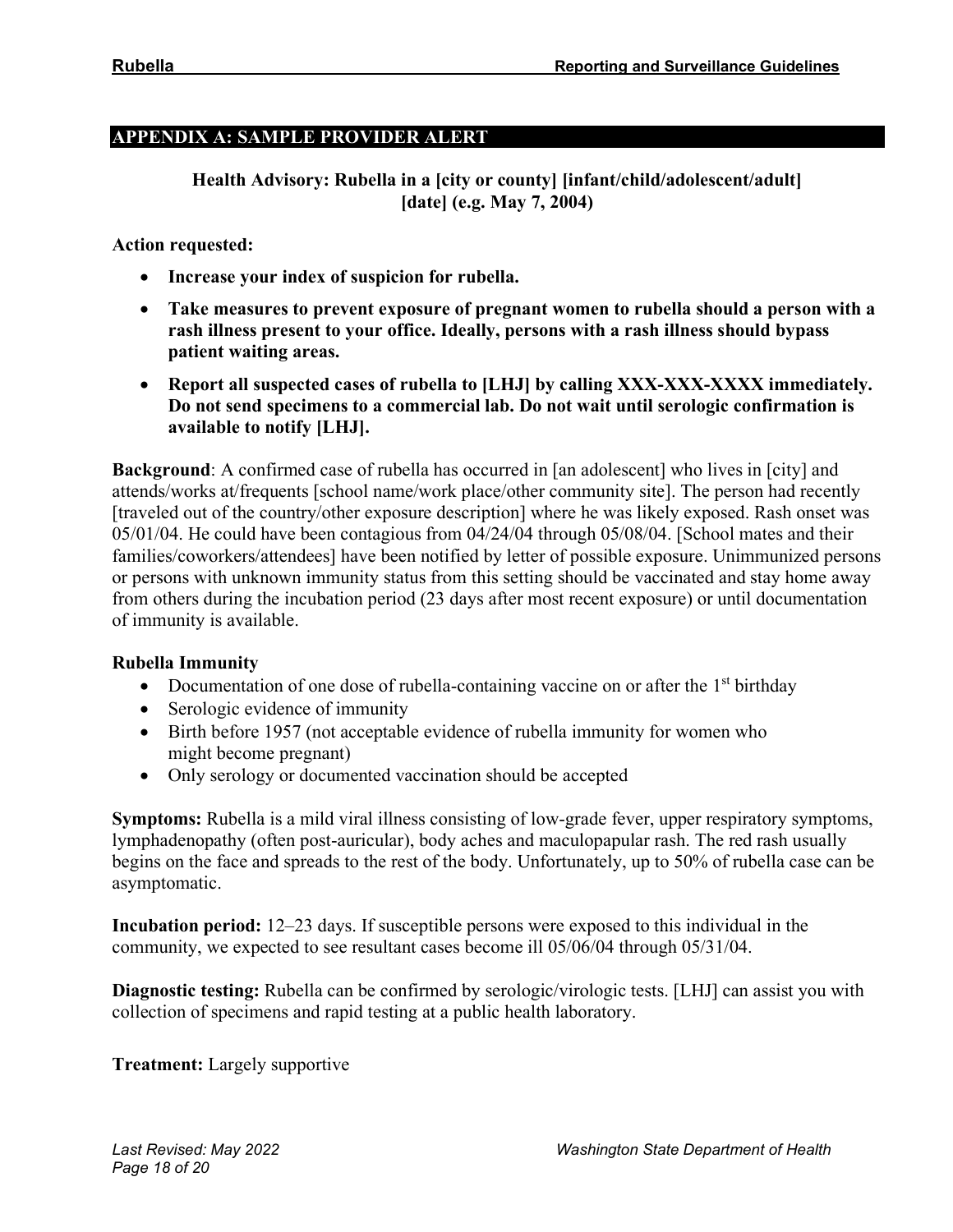#### **APPENDIX B: SAMPLE LETTER TO SCHOOL**

[date] May 7, 2004

Dear Parent, Guardian, or Staff Member:

A student who attends [name of school] has had **rubella.** The student was present at school and would have been contagious on all school days from [date] 4/24/04 through [date] 05/08/04. Rubella is a mild viral illness also known by the names of German measles and 3-day measles. Rubella is characterized by swollen glands, low-grade fever, and a rash that lasts from 1 to 3 days. It is possible to have the infection but not have any symptoms at all. Rubella is of particular concern for pregnant women exposed during their first 12 weeks of pregnancy since this disease can damage the developing fetus in the mother's womb. The time between being exposed and developing symptoms is 12 to 23 days (typically 14 to 18 days).

We urge you to check your child's (or your own, if a staff member) immunity against rubella. Immunization with rubella vaccine (MMR) or having had the disease provides immunity. By the time a student enters kindergarten he/she should have had two MMRs since the first birthday. If your child has had two MMR immunizations, you do not need to do anything at this time. If your child has had only one MMR immunization, please consider obtaining a second MMR dose at this time. This immunization can be obtained through your health care provider or most pharmacies. If you need help finding a health care provider or if you don't have health insurance, call the Family Health Hotline at 1-800-322-2588 or visit ParentHelp123 website.

ESPECIALLY IMPORTANT FOR FEMALES WHO ARE OR MAY BE PREGNANT: Most women are immune to rubella because they have been immunized or have had the disease. Damage to a developing fetus from rubella can occur when a pregnant woman gets the disease. Pregnant women who have not been immunized against rubella should consult a physician for advice.

In an effort to avoid spread of rubella in the community, we have asked the school to review immunization records. If your child has no school record of immunization (MMR) you are asked to keep her/him at home between [date] 05/06/16 and [date] 05/31/16. If another case of rubella occurs, this time may be extended. If you signed an exemption but you know that your child was immunized, your child may return to school when you provide a copy of a medical record showing proof of MMR prior to [date] 04/24/16 or a copy of a blood test showing immunity to rubella.

If your child (or you, if a staff member) develops a rash illness between [date] 5/06/16 and [date] 5/31/16, please consult a physician and do not attend school. Let the clinic know by phone before going to the waiting room that your child may have rubella. Also please notify [LHJ] at XXX-XXXX if your child develops a rash during this time and avoid exposing other people.

If you have further questions about this disease or your possible exposure, please call [LHJ] at (XXX) XXX-XXXX.

Sincerely,

[] Ruby Ola, MD Epidemiologist